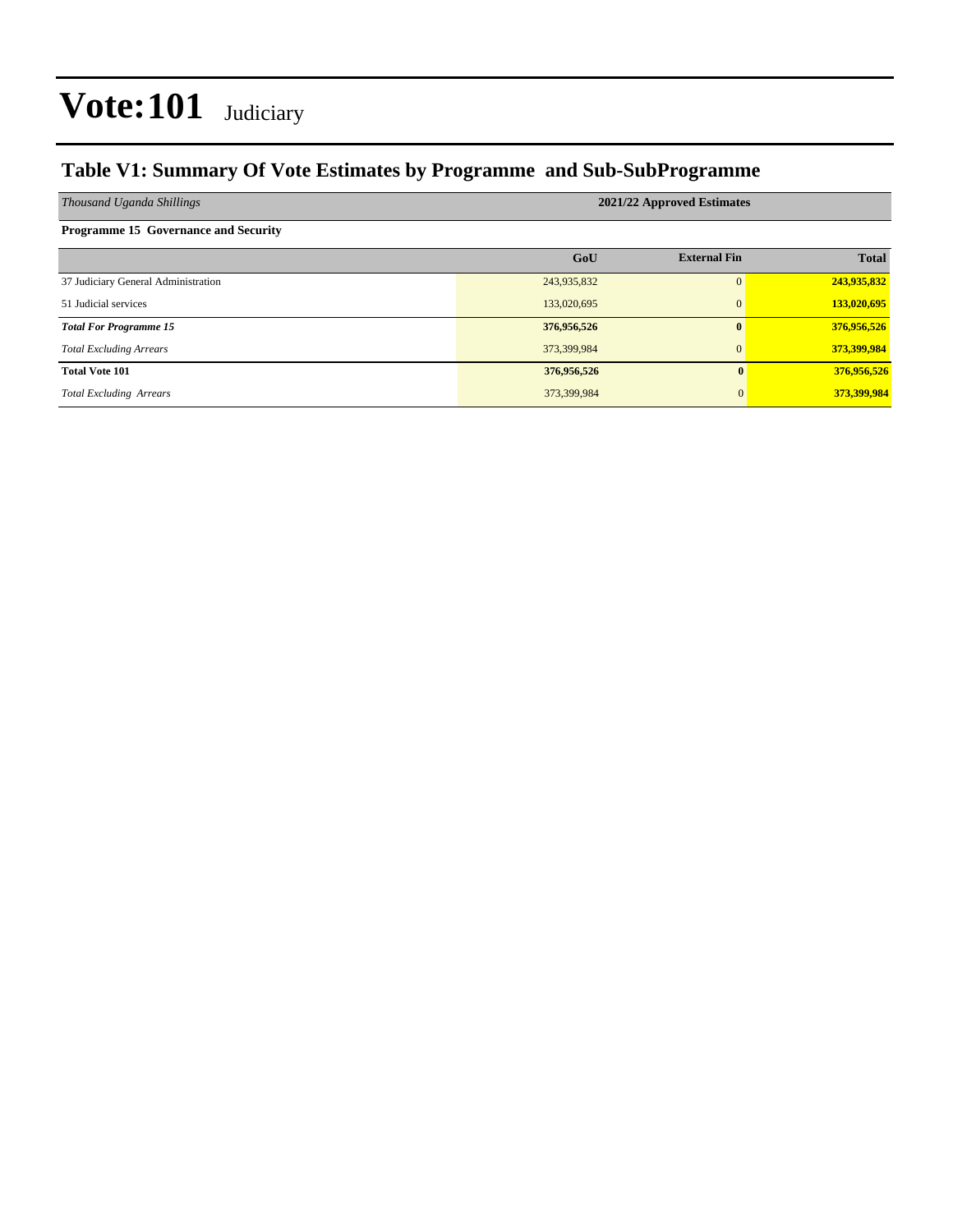### **Table V2: Summary Of Vote Estimates by Sub-SubProgramme,Department and Project**

| Thousand Uganda Shillings                                                     |                  | 2020/21 Approved Budget |                  |              | 2021/22 Approved Estimates |                               |              |
|-------------------------------------------------------------------------------|------------------|-------------------------|------------------|--------------|----------------------------|-------------------------------|--------------|
| Sub-SubProgramme 37 Judiciary General Administration                          |                  |                         |                  |              |                            |                               |              |
| <b>Recurrent Budget Estimates</b>                                             | <b>Wage</b>      | Non-Wage                | <b>AIA</b>       | <b>Total</b> | <b>Wage</b>                | Non-Wage                      | <b>Total</b> |
| 02 Internal Audit Department                                                  | 68,036           | 434,000                 | $\boldsymbol{0}$ | 502,036      | 375,360                    | 2,082,000                     | 2,457,360    |
| 03 Human Resource Management Department                                       | 7,388,955        | 38,628,797              | $\mathbf{0}$     | 46,017,753   | 17,452,965                 | 60,919,854                    | 78,372,819   |
| 04 Judicial Administration                                                    | 1,851,337        | 4,684,446               | $\mathbf{0}$     | 6,535,782    | 3,159,360                  | 9,399,647                     | 12,559,007   |
| 05 Judicial Training Institute(JTI)                                           | 503,802          | 2,388,396               | $\mathbf{0}$     | 2,892,198    | 810,960                    | 4,252,880                     | 5,063,840    |
| 06 Finance and Administration                                                 | 3,731,909        | 31,592,111              | $\mathbf{0}$     | 35,324,020   | 2,925,840                  | 54,940,645                    | 57,866,485   |
| 07 Engineering and Technical Services                                         | 51,000           | 14,572,340              | $\mathbf{0}$     | 14,623,340   | 846,600                    | 6,920,936                     | 7,767,536    |
| 08 Information and Communication Technology                                   | 1,240,447        | 9,682,080               | $\overline{0}$   | 10,922,527   | 686,220                    | 21,153,065                    | 21,839,285   |
| <b>Total Recurrent Budget Estimates for Sub-</b><br><b>SubProgramme</b>       | 14,835,487       | 101,982,170             | $\bf{0}$         | 116,817,657  | 26,257,305                 | 159,669,027                   | 185,926,332  |
| <b>Development Budget Estimates</b>                                           | <b>GoU Dev't</b> | <b>External Fin</b>     | <b>AIA</b>       | <b>Total</b> |                            | <b>GoU Dev't External Fin</b> | <b>Total</b> |
| 1556 Construction of the Supreme Court and Court of<br><b>Appeal Building</b> | 20,000,000       | $\boldsymbol{0}$        | $\boldsymbol{0}$ | 20,000,000   | 29,410,297                 | $\overline{0}$                | 29,410,297   |
| 1644 Retooling of the Judiciary                                               | 1,009,500        | $\boldsymbol{0}$        | $\boldsymbol{0}$ | 1,009,500    | 28,599,203                 | $\boldsymbol{0}$              | 28,599,203   |
| <b>Total Development Budget Estimates for Sub-</b><br><b>SubProgramme</b>     | 21,009,500       | $\bf{0}$                | $\bf{0}$         | 21,009,500   | 58,009,500                 | $\mathbf{0}$                  | 58,009,500   |
|                                                                               | GoU              | <b>External Fin</b>     | <b>AIA</b>       | <b>Total</b> | GoU                        | <b>External Fin</b>           | <b>Total</b> |
| <b>Total For Sub-SubProgramme 37</b>                                          | 137,827,157      | $\bf{0}$                | $\bf{0}$         | 137,827,157  | 243,935,832                | $\bf{0}$                      | 243,935,832  |
| <b>Total Excluding Arrears</b>                                                | 133,807,701      | $\boldsymbol{0}$        | $\boldsymbol{0}$ | 133,807,701  | 240,379,289                | $\overline{0}$                | 240,379,289  |
| <b>Sub-SubProgramme 51 Judicial services</b>                                  |                  |                         |                  |              |                            |                               |              |
| <b>Recurrent Budget Estimates</b>                                             | <b>Wage</b>      | Non-Wage                | <b>AIA</b>       | <b>Total</b> | <b>Wage</b>                | Non-Wage                      | <b>Total</b> |
| 01 Judiciary                                                                  | 43,586,118       | 17,664,315              | $\boldsymbol{0}$ | 61,250,433   | 82,509,660                 | 50,511,035                    | 133,020,695  |
| <b>Total Recurrent Budget Estimates for Sub-</b><br><b>SubProgramme</b>       | 43,586,118       | 17,664,315              | $\bf{0}$         | 61,250,433   | 82,509,660                 | 50,511,035                    | 133,020,695  |
|                                                                               | GoU              | <b>External Fin</b>     | <b>AIA</b>       | <b>Total</b> | GoU                        | <b>External Fin</b>           | <b>Total</b> |
| <b>Total For Sub-SubProgramme 51</b>                                          | 61,250,433       | $\bf{0}$                | $\bf{0}$         | 61,250,433   | 133,020,695                | $\bf{0}$                      | 133,020,695  |
| <b>Total Excluding Arrears</b>                                                | 61,250,433       | $\boldsymbol{0}$        | $\boldsymbol{0}$ | 61,250,433   | 133,020,695                | $\overline{0}$                | 133,020,695  |
| <b>Total Vote 101</b>                                                         | 199,077,591      | $\bf{0}$                | $\bf{0}$         | 199,077,591  | 376,956,526                | $\bf{0}$                      | 376,956,526  |
| <b>Total Excluding Arrears</b>                                                | 195,058,134      | $\mathbf{0}$            | $\mathbf{0}$     | 195,058,134  | 373,399,984                | $\overline{0}$                | 373,399,984  |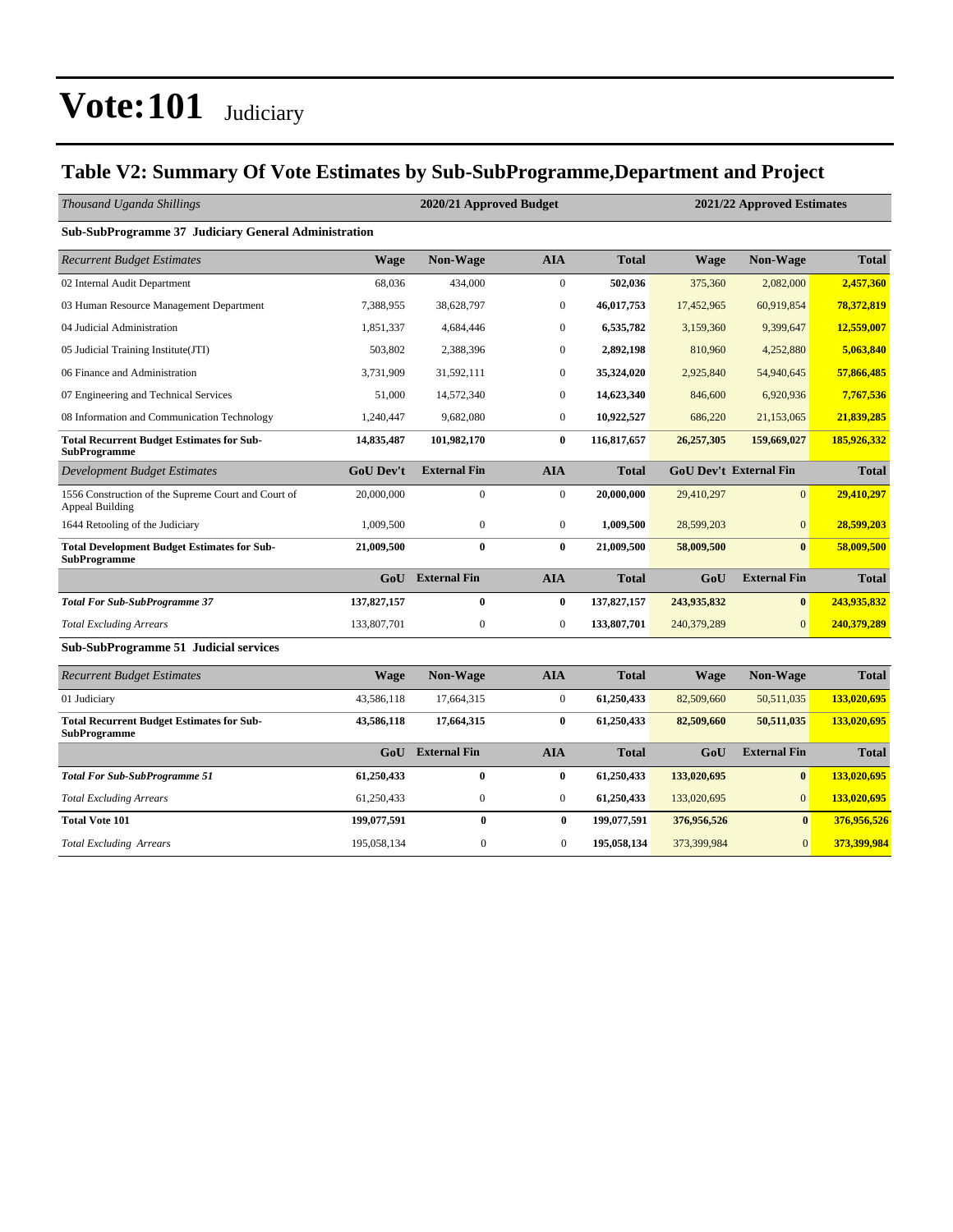### **Table V3: Summary Vote Estimates by Item**

| Thousand Uganda Shillings                                         |                  | 2020/21 Approved Budget<br>2021/22 Approved Estimates |          |                  |              |                     |              |
|-------------------------------------------------------------------|------------------|-------------------------------------------------------|----------|------------------|--------------|---------------------|--------------|
|                                                                   | GoU              | External Fin                                          | AIA      | Total            | GoU          | <b>External Fin</b> | <b>Total</b> |
| <b>Employees, Goods and Services (Outputs Provided)</b>           | 174,048,634      | $\bf{0}$                                              | $\bf{0}$ | 174,048,634      | 315,390,484  | $\bf{0}$            | 315,390,484  |
| 211101 General Staff Salaries                                     | 26,835,145       | $\bf{0}$                                              | $\bf{0}$ | 26,835,145       | 76,925,636   | $\bf{0}$            | 76,925,636   |
| 211102 Contract Staff Salaries                                    | 2,448,000        | 0                                                     | $\bf{0}$ | 2,448,000        | 4,253,329    | $\bf{0}$            | 4,253,329    |
| 211103 Allowances (Inc. Casuals, Temporary)                       | 21,926,152       | 0                                                     | $\bf{0}$ | 21,926,152       | 46, 121, 795 | $\bf{0}$            | 46,121,795   |
| 211104 Statutory salaries                                         | 29,138,460       | 0                                                     | $\bf{0}$ | 29,138,460       | 27,588,000   | $\bf{0}$            | 27,588,000   |
| 211107 Ex-Gratia for other Retired and Serving Public<br>Servants | 5,000,000        | $\bf{0}$                                              | $\bf{0}$ | 5,000,000        | 3,600,000    | $\bf{0}$            | 3,600,000    |
| 212101 Social Security Contributions                              | 244,800          | 0                                                     | $\bf{0}$ | 244,800          | 425,333      | $\bf{0}$            | 425,333      |
| 212102 Pension for General Civil Service                          | 7,957,105        | $\bf{0}$                                              | $\bf{0}$ | 7,957,105        | 21,301,769   | $\bf{0}$            | 21,301,769   |
| 213001 Medical expenses (To employees)                            | 709,938          | 0                                                     | $\bf{0}$ | 709,938          | 2,165,586    | $\bf{0}$            | 2,165,586    |
| 213002 Incapacity, death benefits and funeral expenses            | 240,000          | $\bf{0}$                                              | $\bf{0}$ | 240,000          | 240,000      | $\bf{0}$            | 240,000      |
| 213004 Gratuity Expenses                                          | 2,287,151        | 0                                                     | $\bf{0}$ | 2,287,151        | 7,938,977    | $\bf{0}$            | 7,938,977    |
| 221001 Advertising and Public Relations                           | 932,000          | 0                                                     | $\bf{0}$ | 932,000          | 999,266      | $\bf{0}$            | 999,266      |
| 221002 Workshops and Seminars                                     | 5,043,157        | $\bf{0}$                                              | $\bf{0}$ | 5,043,157        | 800,000      | $\bf{0}$            | 800,000      |
| 221003 Staff Training                                             | 2,536,295        | 0                                                     | $\bf{0}$ | 2,536,295        | 7,698,400    | $\bf{0}$            | 7,698,400    |
| 221005 Hire of Venue (chairs, projector, etc)                     | $\boldsymbol{0}$ | $\bf{0}$                                              | $\bf{0}$ | $\boldsymbol{0}$ | 1,078,800    | $\bf{0}$            | 1,078,800    |
| 221006 Commissions and related charges                            | 2,619,450        | $\bf{0}$                                              | $\bf{0}$ | 2,619,450        | 5,644,400    | $\bf{0}$            | 5,644,400    |
| 221007 Books, Periodicals & Newspapers                            | 1,448,840        | 0                                                     | $\bf{0}$ | 1,448,840        | 1,559,908    | $\bf{0}$            | 1,559,908    |
| 221008 Computer supplies and Information Technology<br>(TT)       | 5,843,965        | $\bf{0}$                                              | $\bf{0}$ | 5,843,965        | 14,432,600   | $\bf{0}$            | 14,432,600   |
| 221009 Welfare and Entertainment                                  | 6,195,066        | $\bf{0}$                                              | $\bf{0}$ | 6,195,066        | 12,722,337   | $\bf{0}$            | 12,722,337   |
| 221011 Printing, Stationery, Photocopying and Binding             | 5,716,194        | $\bf{0}$                                              | $\bf{0}$ | 5,716,194        | 5,872,439    | $\bf{0}$            | 5,872,439    |
| 221012 Small Office Equipment                                     | 29,000           | $\bf{0}$                                              | $\bf{0}$ | 29,000           | 180,000      | $\bf{0}$            | 180,000      |
| 221016 IFMS Recurrent costs                                       | 400,000          | 0                                                     | $\bf{0}$ | 400,000          | 400,000      | $\bf{0}$            | 400,000      |
| 221017 Subscriptions                                              | 1,236,105        | 0                                                     | $\bf{0}$ | 1,236,105        | 2,040,065    | $\bf{0}$            | 2,040,065    |
| 221020 IPPS Recurrent Costs                                       | 22,840           | $\bf{0}$                                              | $\bf{0}$ | 22,840           | 40,000       | $\bf{0}$            | 40,000       |
| 222001 Telecommunications                                         | 205,400          | 0                                                     | $\bf{0}$ | 205,400          | 162,306      | $\bf{0}$            | 162,306      |
| 222002 Postage and Courier                                        | 71,000           | 0                                                     | $\bf{0}$ | 71,000           | 80,928       | $\bf{0}$            | 80,928       |
| 223002 Rates                                                      | 120,000          | $\bf{0}$                                              | $\bf{0}$ | 120,000          | 120,000      | $\bf{0}$            | 120,000      |
| 223003 Rent – (Produced Assets) to private entities               | 11,150,472       | $\bf{0}$                                              | $\bf{0}$ | 11,150,472       | 14,483,819   | $\bf{0}$            | 14,483,819   |
| 223004 Guard and Security services                                | 3,050,000        | $\bf{0}$                                              | $\bf{0}$ | 3,050,000        | 6,100,000    | $\bf{0}$            | 6,100,000    |
| 223005 Electricity                                                | 919,600          | $\bf{0}$                                              | $\bf{0}$ | 919,600          | 921,600      | $\bf{0}$            | 921,600      |
| 223006 Water                                                      | 577,730          | $\bf{0}$                                              | $\bf{0}$ | 577,730          | 902,508      | $\bf{0}$            | 902,508      |
| 224004 Cleaning and Sanitation                                    | 3,537,258        | $\bf{0}$                                              | $\bf{0}$ | 3,537,258        | 3,837,258    | $\bf{0}$            | 3,837,258    |
| 224005 Uniforms, Beddings and Protective Gear                     | 1,120,000        | $\bf{0}$                                              | $\bf{0}$ | 1,120,000        | 1,137,000    | $\bf{0}$            | 1,137,000    |
| 225001 Consultancy Services- Short term                           | 655,000          | $\bf{0}$                                              | $\bf{0}$ | 655,000          | 830,000      | $\bf{0}$            | 830,000      |
| 225002 Consultancy Services-Long-term                             | 2,783,256        | $\bf{0}$                                              | $\bf{0}$ | 2,783,256        | 1,100,000    | $\bf{0}$            | 1,100,000    |
| 227001 Travel inland                                              | 8,516,270        | $\bf{0}$                                              | $\bf{0}$ | 8,516,270        | 23,296,566   | $\bf{0}$            | 23,296,566   |
| 227002 Travel abroad                                              | 2,229,044        | 0                                                     | $\bf{0}$ | 2,229,044        | 1,229,044    | $\bf{0}$            | 1,229,044    |
| 227004 Fuel, Lubricants and Oils                                  | 2,415,284        | $\bf{0}$                                              | $\bf{0}$ | 2,415,284        | 4,966,782    | $\bf{0}$            | 4,966,782    |
| 228001 Maintenance - Civil                                        | 2,853,068        | $\bf{0}$                                              | $\bf{0}$ | 2,853,068        | 6,040,000    | $\bf{0}$            | 6,040,000    |
| 228002 Maintenance - Vehicles                                     | 3,000,000        | $\bf{0}$                                              | 0        | 3,000,000        | 4,351,920    | $\bf{0}$            | 4,351,920    |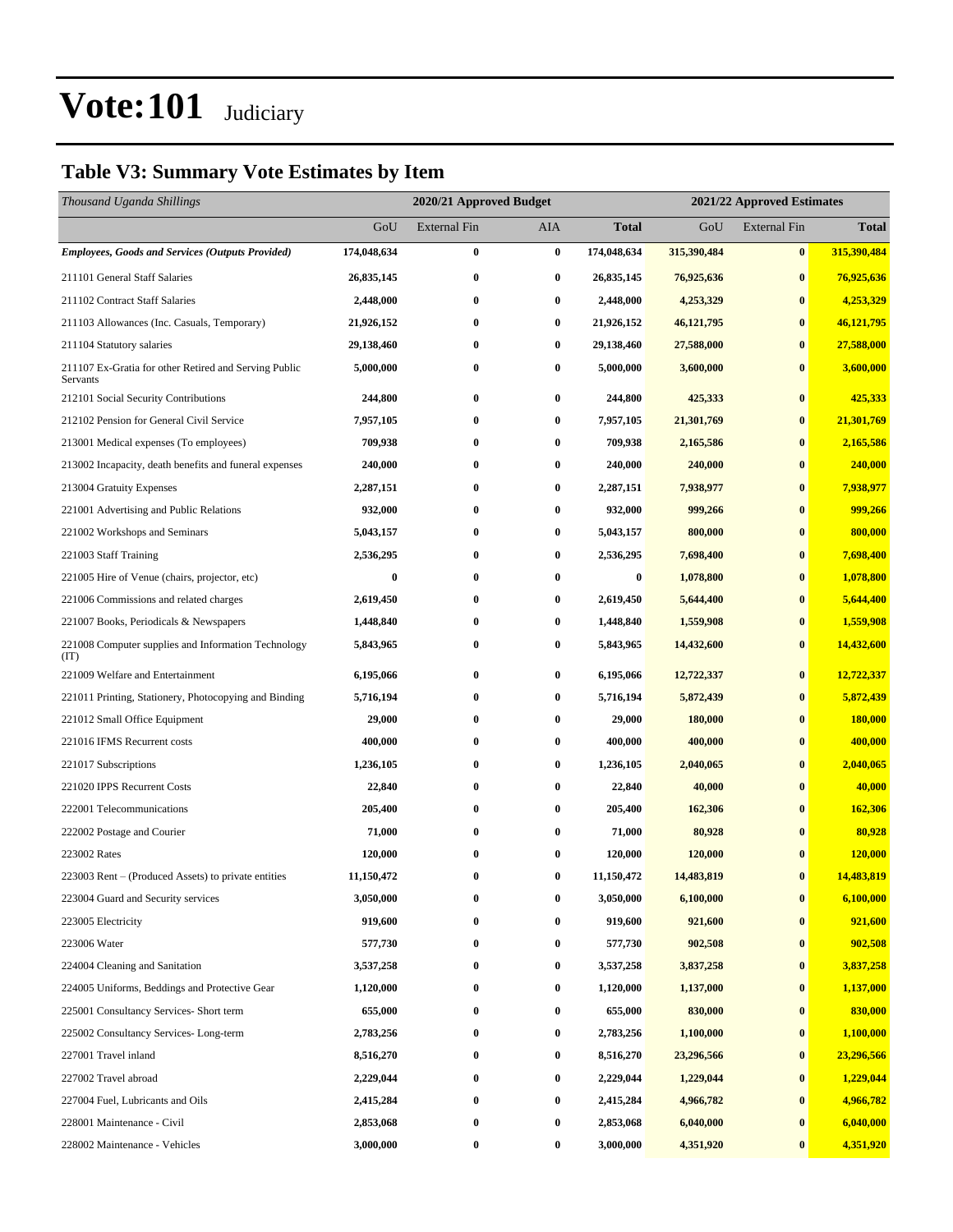| 228003 Maintenance – Machinery, Equipment &<br>Furniture     | 672,000     | $\bf{0}$     | $\mathbf{0}$   | 672,000     | 520,800     | $\mathbf{0}$ | 520,800     |
|--------------------------------------------------------------|-------------|--------------|----------------|-------------|-------------|--------------|-------------|
| 228004 Maintenance – Other                                   | 1,255,589   | $\bf{0}$     | $\bf{0}$       | 1,255,589   | 1,173,314   | $\bf{0}$     | 1,173,314   |
| 282101 Donations                                             | 108,000     | $\bf{0}$     | $\bf{0}$       | 108,000     | 108,000     | $\bf{0}$     | 108,000     |
| <b>Investment</b> (Capital Purchases)                        | 21,009,500  | $\bf{0}$     | $\bf{0}$       | 21,009,500  | 58,009,500  | $\bf{0}$     | 58,009,500  |
| 311101 Land                                                  | $\bf{0}$    | $\bf{0}$     | $\bf{0}$       | $\bf{0}$    | 280,000     | $\bf{0}$     | 280,000     |
| 312101 Non-Residential Buildings                             | 20,000,000  | $\bf{0}$     | $\bf{0}$       | 20,000,000  | 29,410,297  | $\bf{0}$     | 29,410,297  |
| 312201 Transport Equipment                                   | $\bf{0}$    | $\bf{0}$     | $\bf{0}$       | $\bf{0}$    | 23,000,000  | $\bf{0}$     | 23,000,000  |
| 312202 Machinery and Equipment                               | 150,000     | $\bf{0}$     | $\bf{0}$       | 150,000     | 2,874,000   | $\bf{0}$     | 2,874,000   |
| 312203 Furniture & Fixtures                                  | 694,500     | $\bf{0}$     | $\bf{0}$       | 694,500     | 1,658,000   | $\bf{0}$     | 1,658,000   |
| 312211 Office Equipment                                      | 30,000      | $\bf{0}$     | $\bf{0}$       | 30,000      | 200,403     | $\bf{0}$     | 200,403     |
| 312213 ICT Equipment                                         | 135,000     | $\bf{0}$     | $\bf{0}$       | 135,000     | 586,800     | $\bf{0}$     | 586,800     |
| <b>Arrears</b>                                               | 4,019,456   | $\bf{0}$     | $\bf{0}$       | 4,019,456   | 3,556,542   | $\bf{0}$     | 3,556,542   |
| 321605 Domestic arrears (Budgeting)                          | 3,911,396   | $\bf{0}$     | $\bf{0}$       | 3,911,396   | 3,191,042   | $\bf{0}$     | 3,191,042   |
| 321608 General Public Service Pension arrears<br>(Budgeting) | $\bf{0}$    | $\bf{0}$     | $\bf{0}$       | $\bf{0}$    | 64,775      | $\bf{0}$     | 64,775      |
| 321612 Water arrears (Budgeting)                             | 44,356      | $\bf{0}$     | $\mathbf{0}$   | 44,356      | 167,643     | $\mathbf{0}$ | 167,643     |
| 321614 Electricity arrears (Budgeting)                       | 63,705      | $\bf{0}$     | $\bf{0}$       | 63,705      | 133,081     | $\bf{0}$     | 133,081     |
| <b>Grand Total Vote 101</b>                                  | 199,077,591 | $\bf{0}$     | $\bf{0}$       | 199,077,591 | 376,956,526 | $\bf{0}$     | 376,956,526 |
| <b>Total Excluding Arrears</b>                               | 195,058,134 | $\mathbf{0}$ | $\overline{0}$ | 195,058,134 | 373,399,984 | $\mathbf{0}$ | 373,399,984 |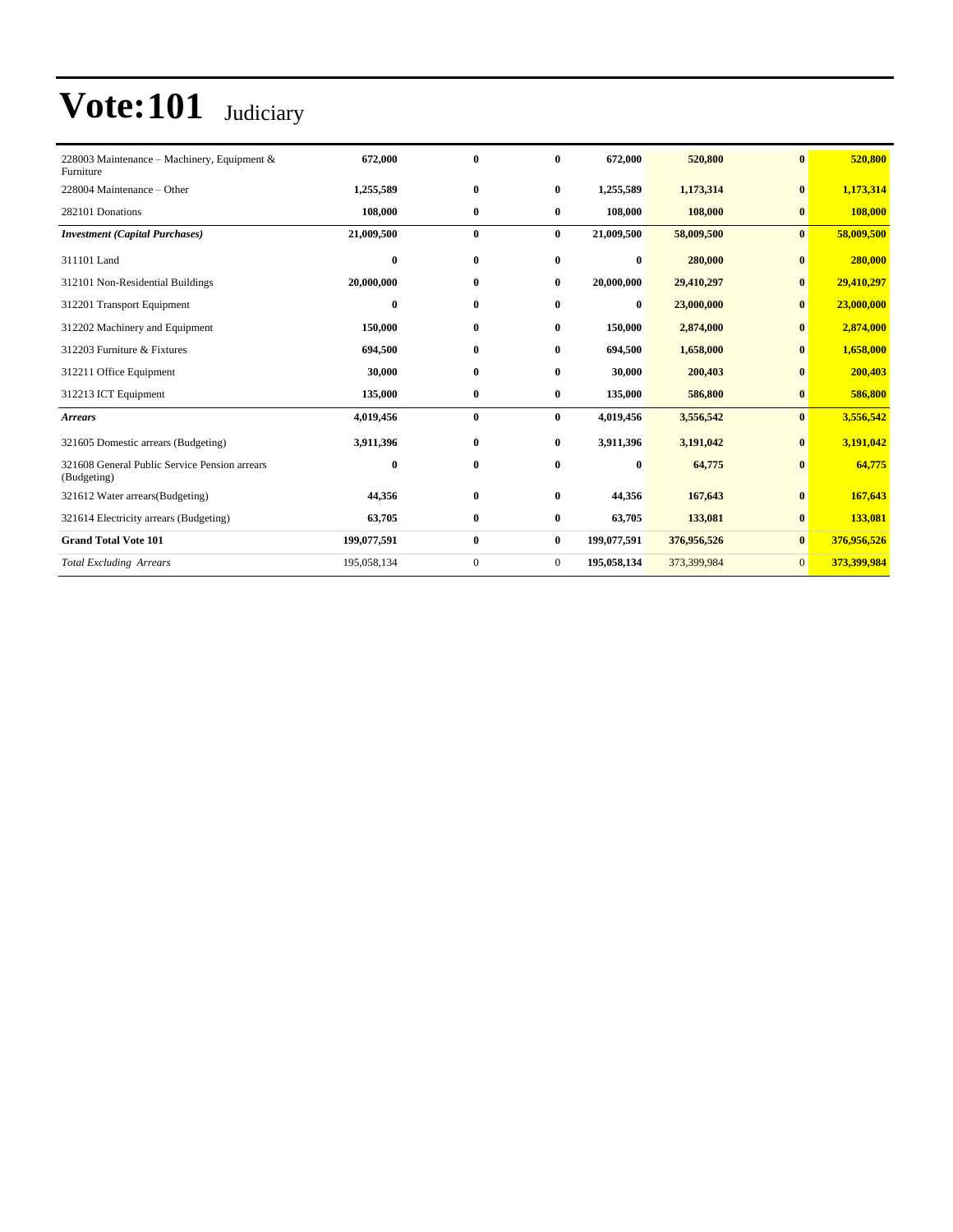### **Table V4: Detailed Estimates by Sub-SubProgramme, Department,Project and Budget Output and Item**

### *Sub-SubProgrammme 37 Judiciary General Administration*

*Recurrent Budget Estimates*

### **Department 02 Internal Audit Department**

| Thousand Uganda Shillings                           | 2020/21 Approved Budget |              |                |              |              | 2021/22 Approved Estimates |              |  |
|-----------------------------------------------------|-------------------------|--------------|----------------|--------------|--------------|----------------------------|--------------|--|
| <b>Outputs Provided</b>                             | Wage                    | Non Wage     | <b>AIA</b>     | <b>Total</b> | Wage         | Non Wage                   | <b>Total</b> |  |
| <b>Budget Output 123712 Improved Internal Audit</b> |                         |              |                |              |              |                            |              |  |
| 211101 General Staff Salaries                       | 68,036                  | $\mathbf{0}$ | $\mathbf{0}$   | 68,036       | 375,360      | $\mathbf{0}$               | 375,360      |  |
| 221002 Workshops and Seminars                       | $\mathbf{0}$            | 90,000       | $\Omega$       | 90,000       | $\mathbf{0}$ | $\overline{0}$             | $\mathbf{0}$ |  |
| 221003 Staff Training                               | $\mathbf{0}$            | 80,000       | $\mathbf{0}$   | 80,000       | $\mathbf{0}$ | $\mathbf{0}$               | $\mathbf{0}$ |  |
| 221009 Welfare and Entertainment                    | $\mathbf{0}$            | $\mathbf{0}$ | $\Omega$       | $\mathbf{0}$ | $\mathbf{0}$ | 282,000                    | 282,000      |  |
| 227001 Travel inland                                | $\mathbf{0}$            | 264,000      | $\overline{0}$ | 264,000      | $\mathbf{0}$ | 1,800,000                  | 1,800,000    |  |
| <b>Total Cost of Budget Output 12</b>               | 68,036                  | 434,000      | 0              | 502,036      | 375,360      | 2,082,000                  | 2,457,360    |  |
| <b>Total Cost Of Outputs Provided</b>               | 68,036                  | 434,000      | $\bf{0}$       | 502,036      | 375,360      | 2,082,000                  | 2,457,360    |  |
| <b>Total Cost for Department 02</b>                 | 68,036                  | 434,000      | $\bf{0}$       | 502,036      | 375,360      | 2,082,000                  | 2,457,360    |  |
| <b>Total Excluding Arrears</b>                      | 68,036                  | 434,000      | $\mathbf{0}$   | 502,036      | 375,360      | 2,082,000                  | 2,457,360    |  |

### **Department 03 Human Resource Management Department**

| Thousand Uganda Shillings                                                |                  |                  | 2020/21 Approved Budget<br>2021/22 Approved Estimates |              |                  |                |              |  |
|--------------------------------------------------------------------------|------------------|------------------|-------------------------------------------------------|--------------|------------------|----------------|--------------|--|
| <b>Outputs Provided</b>                                                  | Wage             | Non Wage         | <b>AIA</b>                                            | <b>Total</b> | Wage             | Non Wage       | <b>Total</b> |  |
| <b>Budget Output 123719 Human Resource Management Services</b>           |                  |                  |                                                       |              |                  |                |              |  |
| 211101 General Staff Salaries                                            | 4,940,955        | $\mathbf{0}$     | $\Omega$                                              | 4,940,955    | 13,199,636       | $\overline{0}$ | 13,199,636   |  |
| 211102 Contract Staff Salaries                                           | 2,448,000        | $\boldsymbol{0}$ | $\mathbf{0}$                                          | 2,448,000    | 4,253,329        | $\overline{0}$ | 4,253,329    |  |
| 211103 Allowances (Inc. Casuals, Temporary)                              | $\boldsymbol{0}$ | 18,187,669       | $\overline{0}$                                        | 18,187,669   | $\boldsymbol{0}$ | 22,282,080     | 22,282,080   |  |
| 211107 Ex-Gratia for other Retired and Serving Public<br><b>Servants</b> | $\mathbf{0}$     | 5,000,000        | $\mathbf{0}$                                          | 5,000,000    | $\overline{0}$   | 3,600,000      | 3,600,000    |  |
| 212101 Social Security Contributions                                     | $\mathbf{0}$     | 244,800          | $\overline{0}$                                        | 244,800      | $\mathbf{0}$     | 425,333        | 425,333      |  |
| 212102 Pension for General Civil Service                                 | $\mathbf{0}$     | 7,957,105        | $\mathbf{0}$                                          | 7,957,105    | $\mathbf{0}$     | 21,301,769     | 21,301,769   |  |
| 213001 Medical expenses (To employees)                                   | $\mathbf{0}$     | 709,938          | $\Omega$                                              | 709,938      | $\mathbf{0}$     | 2,165,586      | 2,165,586    |  |
| 213002 Incapacity, death benefits and funeral expenses                   | $\mathbf{0}$     | 240,000          | $\mathbf{0}$                                          | 240,000      | $\boldsymbol{0}$ | 240,000        | 240,000      |  |
| 213004 Gratuity Expenses                                                 | $\mathbf{0}$     | 2,287,151        | $\mathbf{0}$                                          | 2,287,151    | $\boldsymbol{0}$ | 7,938,977      | 7,938,977    |  |
| 221001 Advertising and Public Relations                                  | $\mathbf{0}$     | $\mathbf{0}$     | $\mathbf{0}$                                          | $\mathbf{0}$ | $\boldsymbol{0}$ | 51,600         | 51,600       |  |
| 221002 Workshops and Seminars                                            | $\mathbf{0}$     | 123,096          | $\boldsymbol{0}$                                      | 123,096      | $\mathbf{0}$     | $\mathbf{0}$   | $\bf{0}$     |  |
| 221003 Staff Training                                                    | $\mathbf{0}$     | 299,999          | $\mathbf{0}$                                          | 299,999      | $\mathbf{0}$     | 2,025,000      | 2,025,000    |  |
| 221009 Welfare and Entertainment                                         | $\mathbf{0}$     | 222,000          | $\mathbf{0}$                                          | 222,000      | $\overline{0}$   | 224,000        | 224,000      |  |
| 221011 Printing, Stationery, Photocopying and Binding                    | $\mathbf{0}$     | 100,000          | $\mathbf{0}$                                          | 100,000      | $\boldsymbol{0}$ | 62,600         | 62,600       |  |
| 221020 IPPS Recurrent Costs                                              | $\mathbf{0}$     | 22,840           | $\mathbf{0}$                                          | 22,840       | $\boldsymbol{0}$ | 40,000         | 40,000       |  |
| 223004 Guard and Security services                                       | $\mathbf{0}$     | 3,000,000        | $\mathbf{0}$                                          | 3,000,000    | $\mathbf{0}$     | $\mathbf{0}$   | $\bf{0}$     |  |
| 224005 Uniforms, Beddings and Protective Gear                            | $\mathbf{0}$     | 60,000           | $\mathbf{0}$                                          | 60,000       | $\boldsymbol{0}$ | 69,000         | 69,000       |  |
| 227001 Travel inland                                                     | $\mathbf{0}$     | 87,200           | $\mathbf{0}$                                          | 87,200       | $\mathbf{0}$     | 390,000        | 390,000      |  |
| 228004 Maintenance - Other                                               | $\mathbf{0}$     | $\mathbf{0}$     | $\mathbf{0}$                                          | $\bf{0}$     | $\overline{0}$   | 60,000         | 60,000       |  |
| <b>Total Cost of Budget Output 19</b>                                    | 7,388,955        | 38,541,797       | 0                                                     | 45,930,753   | 17,452,965       | 60,875,945     | 78,328,910   |  |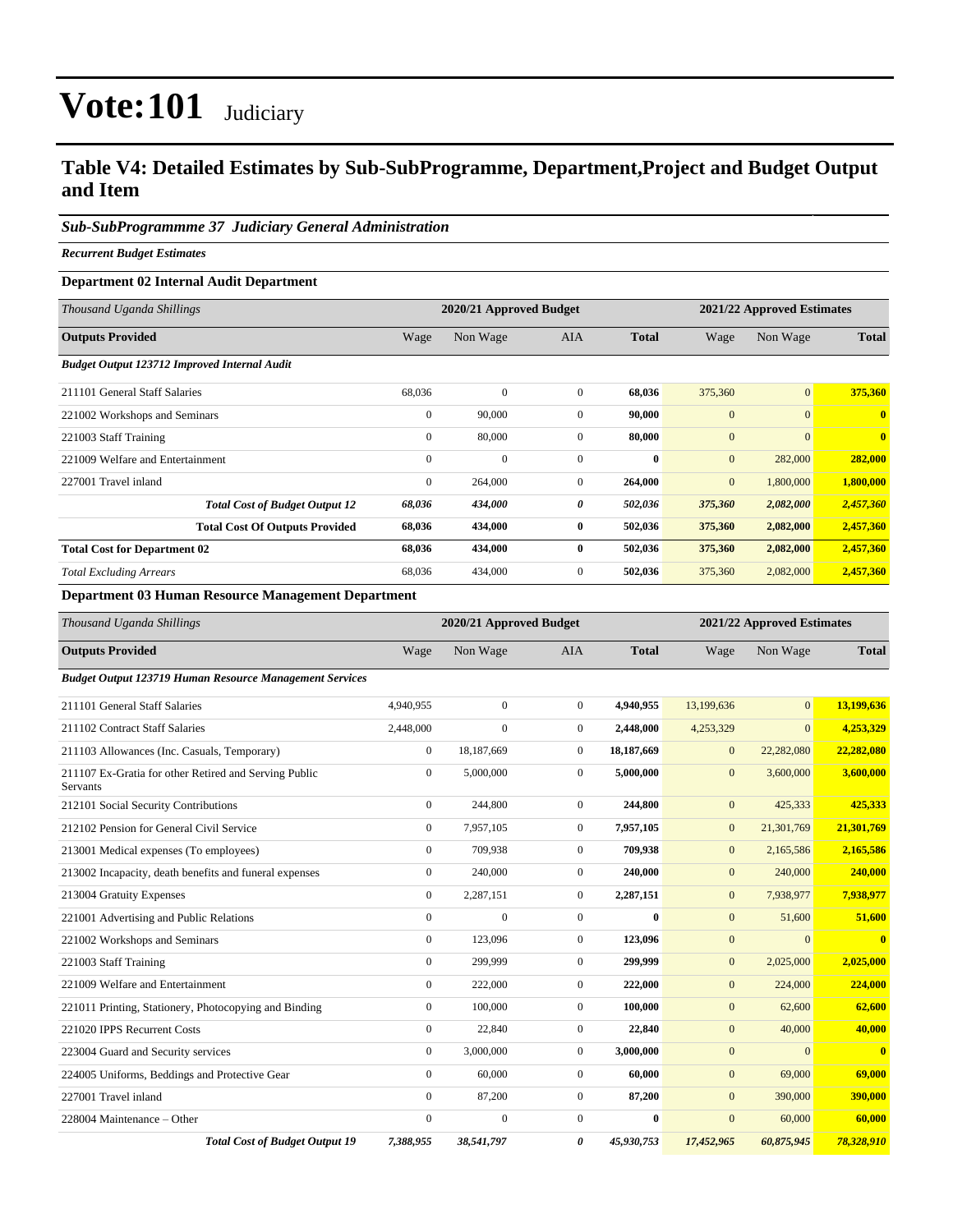#### *Budget Output 123720 Records Management Services*

| 221009 Welfare and Entertainment      |           | 36,000     |          | 36,000     | $\overline{0}$        | 24,000     | 24,000     |
|---------------------------------------|-----------|------------|----------|------------|-----------------------|------------|------------|
| 222002 Postage and Courier            |           | 51,000     |          | 51,000     | $\overline{0}$        | 19.909     | 19.909     |
| <b>Total Cost of Budget Output 20</b> | 0         | 87,000     | 0        | 87.000     | $\boldsymbol{\theta}$ | 43,909     | 43,909     |
| <b>Total Cost Of Outputs Provided</b> | 7.388.955 | 38,628,797 | 0        | 46,017,753 | 17,452,965            | 60.919.854 | 78,372,819 |
| <b>Total Cost for Department 03</b>   | 7.388.955 | 38,628,797 | $\bf{0}$ | 46.017.753 | 17,452,965            | 60.919.854 | 78.372.819 |
| <b>Total Excluding Arrears</b>        | 7,388,955 | 38,628,797 | $\Omega$ | 46.017.753 | 17,452,965            | 60.919.854 | 78,372,819 |
| $\sim$                                |           |            |          |            |                       |            |            |

#### **Department 04 Judicial Administration**

| Thousand Uganda Shillings                                 |                  | 2020/21 Approved Budget |                  |              |                  | 2021/22 Approved Estimates |                         |
|-----------------------------------------------------------|------------------|-------------------------|------------------|--------------|------------------|----------------------------|-------------------------|
| <b>Outputs Provided</b>                                   | Wage             | Non Wage                | AIA              | <b>Total</b> | Wage             | Non Wage                   | <b>Total</b>            |
| <b>Budget Output 123701 Office of the Chief Justice</b>   |                  |                         |                  |              |                  |                            |                         |
| 211101 General Staff Salaries                             | 25,085           | $\mathbf{0}$            | $\mathbf{0}$     | 25,085       | 227,280          | $\overline{0}$             | 227,280                 |
| 211103 Allowances (Inc. Casuals, Temporary)               | $\boldsymbol{0}$ | $\boldsymbol{0}$        | $\mathbf{0}$     | $\bf{0}$     | $\mathbf{0}$     | 10,020                     | 10,020                  |
| 211104 Statutory salaries                                 | 318,000          | $\overline{0}$          | $\overline{0}$   | 318,000      | 318,000          | $\mathbf{0}$               | 318,000                 |
| 221002 Workshops and Seminars                             | $\boldsymbol{0}$ | 24,000                  | $\boldsymbol{0}$ | 24,000       | $\mathbf{0}$     | $\overline{0}$             | $\overline{\mathbf{0}}$ |
| 221009 Welfare and Entertainment                          | $\boldsymbol{0}$ | 397,680                 | $\boldsymbol{0}$ | 397,680      | $\mathbf{0}$     | 469,920                    | 469,920                 |
| 222001 Telecommunications                                 | $\mathbf{0}$     | $\mathbf{0}$            | $\boldsymbol{0}$ | $\bf{0}$     | $\mathbf{0}$     | 4,560                      | 4,560                   |
| 227001 Travel inland                                      | $\boldsymbol{0}$ | 200,000                 | $\boldsymbol{0}$ | 200,000      | $\mathbf{0}$     | 400,000                    | 400,000                 |
| 282101 Donations                                          | $\boldsymbol{0}$ | 60,000                  | $\boldsymbol{0}$ | 60,000       | $\mathbf{0}$     | 60,000                     | 60,000                  |
| <b>Total Cost of Budget Output 01</b>                     | 343,085          | 681,680                 | 0                | 1,024,765    | 545,280          | 944,500                    | 1,489,780               |
| Budget Output 123702 Office of the Deputy Chief Justice   |                  |                         |                  |              |                  |                            |                         |
| 211101 General Staff Salaries                             | 9,582            | $\boldsymbol{0}$        | $\overline{0}$   | 9,582        | 227,280          | $\mathbf{0}$               | 227,280                 |
| 211103 Allowances (Inc. Casuals, Temporary)               | $\mathbf{0}$     | $\mathbf{0}$            | $\boldsymbol{0}$ | $\bf{0}$     | $\mathbf{0}$     | 93,660                     | 93,660                  |
| 211104 Statutory salaries                                 | 368,460          | $\boldsymbol{0}$        | $\boldsymbol{0}$ | 368,460      | 300,000          | $\mathbf{0}$               | 300,000                 |
| 221002 Workshops and Seminars                             | $\mathbf{0}$     | 36,000                  | $\boldsymbol{0}$ | 36,000       | $\mathbf{0}$     | $\mathbf{0}$               | $\overline{\mathbf{0}}$ |
| 221009 Welfare and Entertainment                          | $\boldsymbol{0}$ | 243,120                 | $\mathbf{0}$     | 243,120      | $\mathbf{0}$     | 274,320                    | 274,320                 |
| 221011 Printing, Stationery, Photocopying and Binding     | $\boldsymbol{0}$ | $\mathbf{0}$            | $\mathbf{0}$     | $\bf{0}$     | $\mathbf{0}$     | 3,600                      | 3,600                   |
| 227001 Travel inland                                      | $\mathbf{0}$     | 200,000                 | $\mathbf{0}$     | 200,000      | $\mathbf{0}$     | 400,000                    | 400,000                 |
| 282101 Donations                                          | $\boldsymbol{0}$ | 30,000                  | $\mathbf{0}$     | 30,000       | $\mathbf{0}$     | 30,000                     | 30,000                  |
| <b>Total Cost of Budget Output 02</b>                     | 378,042          | 509,120                 | 0                | 887,162      | 527,280          | 801,580                    | 1,328,860               |
| <b>Budget Output 123703 Office of the Principal Judge</b> |                  |                         |                  |              |                  |                            |                         |
| 211101 General Staff Salaries                             | 11,887           | $\boldsymbol{0}$        | $\mathbf{0}$     | 11,887       | 49,800           | $\mathbf{0}$               | 49,800                  |
| 211103 Allowances (Inc. Casuals, Temporary)               | $\boldsymbol{0}$ | $\boldsymbol{0}$        | $\mathbf{0}$     | $\bf{0}$     | $\mathbf{0}$     | 63,540                     | 63,540                  |
| 211104 Statutory salaries                                 | 351,540          | $\mathbf{0}$            | $\boldsymbol{0}$ | 351,540      | 288,000          | $\mathbf{0}$               | 288,000                 |
| 221009 Welfare and Entertainment                          | $\boldsymbol{0}$ | 158,160                 | $\boldsymbol{0}$ | 158,160      | $\mathbf{0}$     | 216,400                    | 216,400                 |
| 227001 Travel inland                                      | $\boldsymbol{0}$ | 248,000                 | $\boldsymbol{0}$ | 248,000      | $\mathbf{0}$     | 541,600                    | 541,600                 |
| 282101 Donations                                          | $\boldsymbol{0}$ | 18,000                  | $\boldsymbol{0}$ | 18,000       | $\overline{0}$   | 18,000                     | <b>18,000</b>           |
| <b>Total Cost of Budget Output 03</b>                     | 363,427          | 424,160                 | 0                | 787,587      | 337,800          | 839,540                    | 1,177,340               |
| <b>Budget Output 123704 Office of the Chief Registrar</b> |                  |                         |                  |              |                  |                            |                         |
| 211101 General Staff Salaries                             | 189,582          | $\boldsymbol{0}$        | $\overline{0}$   | 189,582      | 303,600          | $\boldsymbol{0}$           | 303,600                 |
| 211103 Allowances (Inc. Casuals, Temporary)               | $\boldsymbol{0}$ | 144,000                 | $\boldsymbol{0}$ | 144,000      | $\boldsymbol{0}$ | 1,108,371                  | 1,108,371               |
| 221002 Workshops and Seminars                             | $\boldsymbol{0}$ | 248,000                 | $\mathbf{0}$     | 248,000      | $\mathbf{0}$     | 300,000                    | 300,000                 |

221003 Staff Training 0 0 0 **0** 0 200,000 **200,000**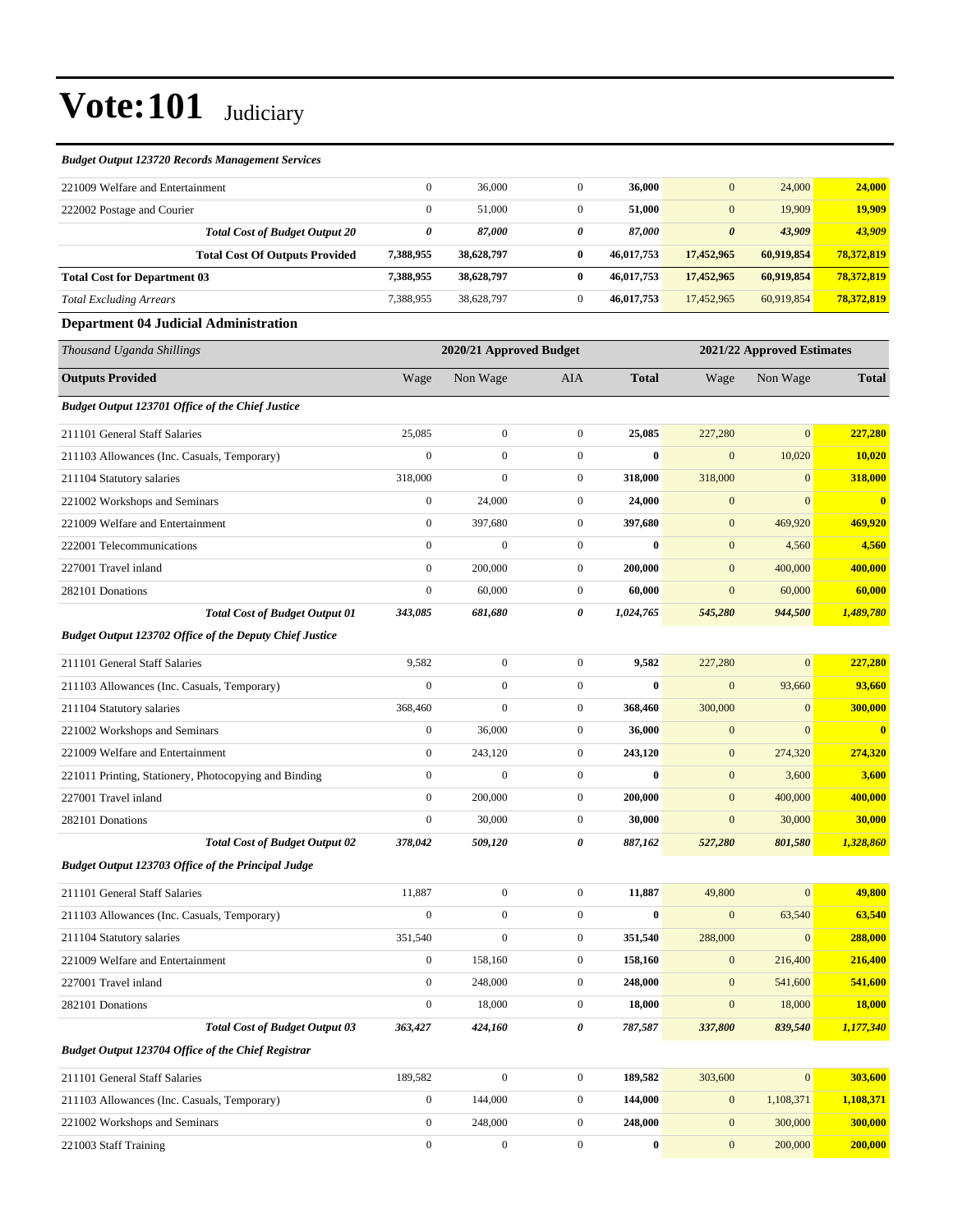| 221005 Hire of Venue (chairs, projector, etc)                                  | $\boldsymbol{0}$ | $\boldsymbol{0}$ | $\boldsymbol{0}$ | $\bf{0}$  | $\mathbf{0}$     | 78,800           | 78,800                  |
|--------------------------------------------------------------------------------|------------------|------------------|------------------|-----------|------------------|------------------|-------------------------|
| 221009 Welfare and Entertainment                                               | $\mathbf{0}$     | 182,880          | $\boldsymbol{0}$ | 182,880   | $\mathbf{0}$     | 400,080          | 400,080                 |
| 221011 Printing, Stationery, Photocopying and Binding                          | $\boldsymbol{0}$ | $\boldsymbol{0}$ | $\boldsymbol{0}$ | $\bf{0}$  | $\mathbf{0}$     | 18,500           | 18,500                  |
| 221012 Small Office Equipment                                                  | $\mathbf{0}$     | $\mathbf{0}$     | $\mathbf{0}$     | $\bf{0}$  | $\mathbf{0}$     | 180,000          | 180,000                 |
| 222001 Telecommunications                                                      | $\boldsymbol{0}$ | 1,800            | $\mathbf{0}$     | 1,800     | $\mathbf{0}$     | 1,800            | 1,800                   |
| 222002 Postage and Courier                                                     | $\mathbf{0}$     | $\boldsymbol{0}$ | $\boldsymbol{0}$ | $\bf{0}$  | $\mathbf{0}$     | 19,909           | 19,909                  |
| 227001 Travel inland                                                           | $\mathbf{0}$     | 118,000          | $\boldsymbol{0}$ | 118,000   | $\mathbf{0}$     | 168,472          | 168,472                 |
| <b>Total Cost of Budget Output 04</b>                                          | 189,582          | 694,680          | 0                | 884,262   | 303,600          | 2,475,932        | 2,779,532               |
| <b>Budget Output 123705 Inspectorate of Courts</b>                             |                  |                  |                  |           |                  |                  |                         |
| 211101 General Staff Salaries                                                  | 333,600          | $\boldsymbol{0}$ | $\boldsymbol{0}$ | 333,600   | 718,440          | $\overline{0}$   | 718,440                 |
| 211103 Allowances (Inc. Casuals, Temporary)                                    | $\mathbf{0}$     | 42,000           | $\mathbf{0}$     | 42,000    | $\mathbf{0}$     | 85,200           | 85,200                  |
| 221002 Workshops and Seminars                                                  | $\boldsymbol{0}$ | 114,000          | $\mathbf{0}$     | 114,000   | $\mathbf{0}$     | $\overline{0}$   | $\overline{\mathbf{0}}$ |
| 221007 Books, Periodicals & Newspapers                                         | $\mathbf{0}$     | 4,800            | $\boldsymbol{0}$ | 4,800     | $\mathbf{0}$     | 3,672            | 3,672                   |
| 221009 Welfare and Entertainment                                               | $\boldsymbol{0}$ | 48,000           | $\mathbf{0}$     | 48,000    | $\mathbf{0}$     | 128,245          | 128,245                 |
| 221011 Printing, Stationery, Photocopying and Binding                          | $\boldsymbol{0}$ | 43,000           | $\boldsymbol{0}$ | 43,000    | $\mathbf{0}$     | 182,540          | 182,540                 |
| 221012 Small Office Equipment                                                  | $\mathbf{0}$     | 24,000           | $\mathbf{0}$     | 24,000    | $\mathbf{0}$     | $\overline{0}$   | $\bf{0}$                |
| 222001 Telecommunications                                                      | $\mathbf{0}$     | 3,600            | $\boldsymbol{0}$ | 3,600     | $\mathbf{0}$     | 1,080            | 1,080                   |
| 224004 Cleaning and Sanitation                                                 | $\mathbf{0}$     | 5,526            | $\boldsymbol{0}$ | 5,526     | $\mathbf{0}$     | $\mathbf{0}$     | $\bf{0}$                |
| 227001 Travel inland                                                           | $\boldsymbol{0}$ | 252,000          | $\mathbf{0}$     | 252,000   | $\mathbf{0}$     | 766,980          | 766,980                 |
| 228003 Maintenance – Machinery, Equipment & Furniture                          | $\boldsymbol{0}$ | 32,000           | $\boldsymbol{0}$ | 32,000    | $\mathbf{0}$     | $\mathbf{0}$     | $\overline{\mathbf{0}}$ |
| 228004 Maintenance – Other                                                     | $\mathbf{0}$     | $\mathbf{0}$     | $\overline{0}$   | $\bf{0}$  | $\mathbf{0}$     | 29,963           | 29,963                  |
|                                                                                |                  |                  |                  |           |                  |                  |                         |
| <b>Total Cost of Budget Output 05</b>                                          | 333,600          | 568,926          | 0                | 902,526   | 718,440          | 1,197,680        | 1,916,120               |
|                                                                                |                  |                  |                  |           |                  |                  |                         |
| <b>Budget Output 123706 Registry of Magistrate Affairs and Data Management</b> |                  |                  |                  |           |                  |                  |                         |
| 211101 General Staff Salaries                                                  | 243,600          | $\mathbf{0}$     | $\boldsymbol{0}$ | 243,600   | 540,960          | $\overline{0}$   | 540,960                 |
| 211103 Allowances (Inc. Casuals, Temporary)                                    | $\boldsymbol{0}$ | 98,400           | $\boldsymbol{0}$ | 98,400    | $\mathbf{0}$     | 785,261          | 785,261                 |
| 221002 Workshops and Seminars                                                  | $\boldsymbol{0}$ | 30,000           | $\mathbf{0}$     | 30,000    | $\mathbf{0}$     | $\mathbf{0}$     | $\overline{\mathbf{0}}$ |
| 221009 Welfare and Entertainment                                               | $\boldsymbol{0}$ | 163,200          | $\mathbf{0}$     | 163,200   | $\mathbf{0}$     | 216,000          | 216,000                 |
| 221011 Printing, Stationery, Photocopying and Binding                          | $\boldsymbol{0}$ | $\boldsymbol{0}$ | $\boldsymbol{0}$ | $\bf{0}$  | $\mathbf{0}$     | 26,880           | 26,880                  |
| 227001 Travel inland                                                           | $\mathbf{0}$     | 188,400          | $\boldsymbol{0}$ | 188,400   | $\mathbf{0}$     | 406,224          | 406,224                 |
| <b>Total Cost of Budget Output 06</b>                                          | 243,600          | 480,000          | 0                | 723,600   | 540,960          | 1,434,365        | 1,975,325               |
| <b>Budget Output 123707 Registry of Planning and Development</b>               |                  |                  |                  |           |                  |                  |                         |
| 211101 General Staff Salaries                                                  | $\boldsymbol{0}$ | $\boldsymbol{0}$ | $\boldsymbol{0}$ | $\bf{0}$  | 186,000          | $\boldsymbol{0}$ | 186,000                 |
| 211103 Allowances (Inc. Casuals, Temporary)                                    | $\boldsymbol{0}$ | 48,000           | $\boldsymbol{0}$ | 48,000    | $\boldsymbol{0}$ | 174,000          | 174,000                 |
| 221002 Workshops and Seminars                                                  | $\boldsymbol{0}$ | 228,000          | $\boldsymbol{0}$ | 228,000   | $\boldsymbol{0}$ | $\boldsymbol{0}$ | $\overline{\mathbf{0}}$ |
| 221009 Welfare and Entertainment                                               | $\boldsymbol{0}$ | 274,000          | $\boldsymbol{0}$ | 274,000   | $\boldsymbol{0}$ | 190,019          | 190,019                 |
| 221011 Printing, Stationery, Photocopying and Binding                          | $\boldsymbol{0}$ | $\boldsymbol{0}$ | $\mathbf{0}$     | $\bf{0}$  | $\boldsymbol{0}$ | 88,385           | 88,385                  |
| 225001 Consultancy Services- Short term                                        | $\boldsymbol{0}$ | 80,000           | $\boldsymbol{0}$ | 80,000    | $\boldsymbol{0}$ | $\boldsymbol{0}$ | $\overline{\mathbf{0}}$ |
| 227001 Travel inland                                                           | $\boldsymbol{0}$ | 692,880          | $\boldsymbol{0}$ | 692,880   | $\boldsymbol{0}$ | 1,240,187        | 1,240,187               |
| 228004 Maintenance - Other                                                     | $\boldsymbol{0}$ | 3,000            | $\boldsymbol{0}$ | 3,000     | $\boldsymbol{0}$ | 13,459           | 13,459                  |
| <b>Total Cost of Budget Output 07</b>                                          | $\pmb{\theta}$   | 1,325,880        | $\pmb{\theta}$   | 1,325,880 | 186,000          | 1,706,050        | 1,892,050               |
| <b>Total Cost Of Outputs Provided</b>                                          | 1,851,337        | 4,684,446        | $\bf{0}$         | 6,535,782 | 3,159,360        | 9,399,647        | 12,559,007              |
| <b>Total Cost for Department 04</b>                                            | 1,851,337        | 4,684,446        | $\bf{0}$         | 6,535,782 | 3,159,360        | 9,399,647        | 12,559,007              |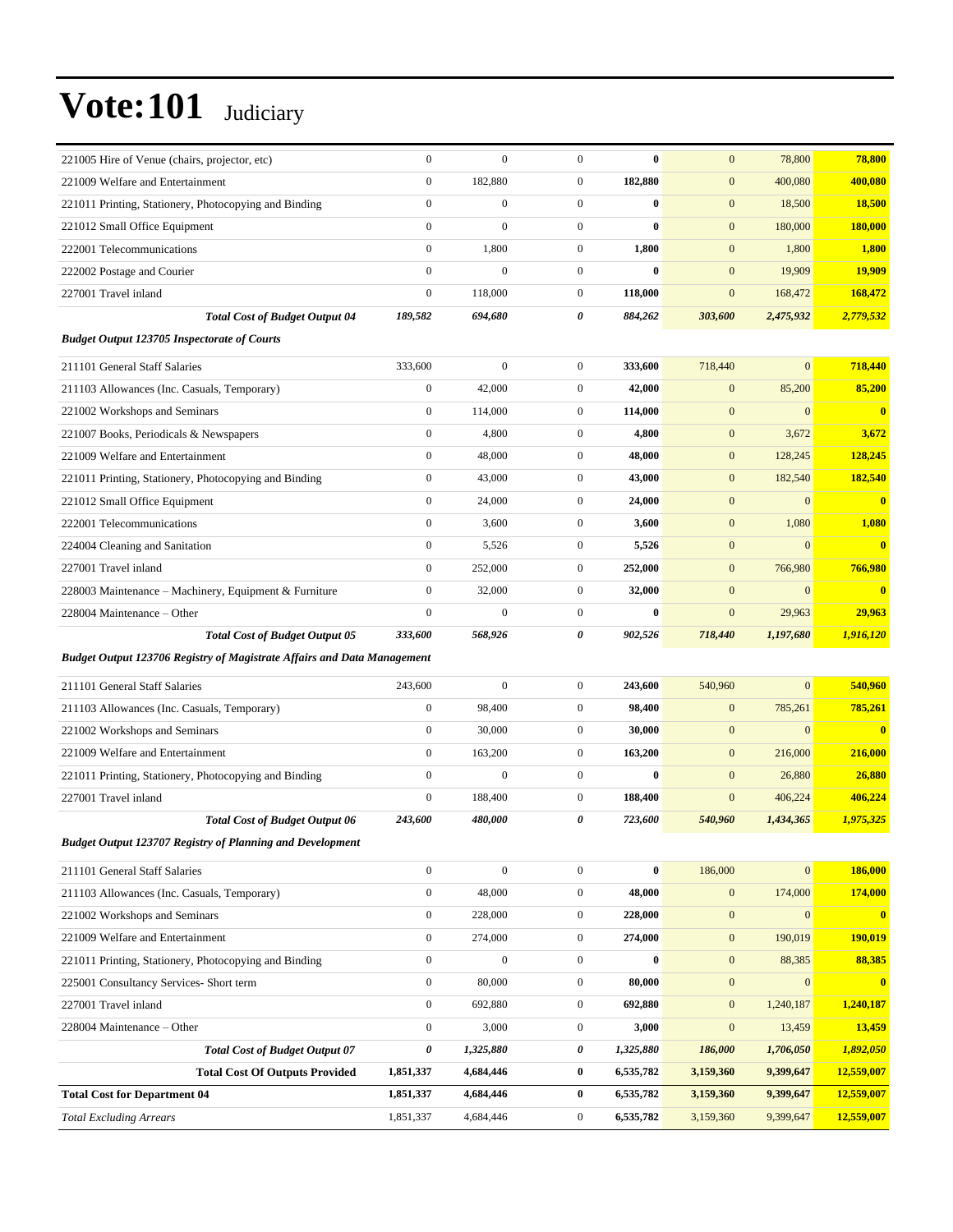### **Department 05 Judicial Training Institute(JTI)**

| Thousand Uganda Shillings                             |                | 2020/21 Approved Budget |                |              | 2021/22 Approved Estimates |                 |                |
|-------------------------------------------------------|----------------|-------------------------|----------------|--------------|----------------------------|-----------------|----------------|
| <b>Outputs Provided</b>                               | Wage           | Non Wage                | <b>AIA</b>     | <b>Total</b> | Wage                       | Non Wage        | <b>Total</b>   |
| <b>Budget Output 123708 Capacity Building</b>         |                |                         |                |              |                            |                 |                |
| 211101 General Staff Salaries                         | 165,582        | $\mathbf{0}$            | $\overline{0}$ | 165,582      | 540,960                    | $\vert 0 \vert$ | 540,960        |
| 211103 Allowances (Inc. Casuals, Temporary)           | $\mathbf{0}$   | 35,200                  | $\overline{0}$ | 35,200       | $\mathbf{0}$               | $\overline{0}$  | $\bf{0}$       |
| 211104 Statutory salaries                             | 338,220        | $\mathbf{0}$            | $\overline{0}$ | 338,220      | 270,000                    | $\overline{0}$  | 270,000        |
| 221002 Workshops and Seminars                         | $\mathbf{0}$   | 740,000                 | $\overline{0}$ | 740,000      | $\mathbf{0}$               | 500,000         | 500,000        |
| 221003 Staff Training                                 | $\overline{0}$ | 1,406,296               | $\overline{0}$ | 1,406,296    | $\mathbf{0}$               | 2,293,400       | 2,293,400      |
| 221005 Hire of Venue (chairs, projector, etc)         | $\mathbf{0}$   | $\mathbf{0}$            | $\Omega$       | $\mathbf{0}$ | $\mathbf{0}$               | 1,000,000       | 1,000,000      |
| 221007 Books, Periodicals & Newspapers                | $\mathbf{0}$   | 24,000                  | $\overline{0}$ | 24,000       | $\mathbf{0}$               | 5,605           | 5,605          |
| 221009 Welfare and Entertainment                      | $\mathbf{0}$   | 110.694                 | $\overline{0}$ | 110.694      | $\mathbf{0}$               | 323,300         | 323,300        |
| 221011 Printing, Stationery, Photocopying and Binding | $\overline{0}$ | 36,000                  | $\mathbf{0}$   | 36,000       | $\mathbf{0}$               | 53,294          | 53,294         |
| 224004 Cleaning and Sanitation                        | $\overline{0}$ | 15,006                  | $\mathbf{0}$   | 15,006       | $\mathbf{0}$               | $\mathbf{0}$    | $\overline{0}$ |
| 227001 Travel inland                                  | $\mathbf{0}$   | 18,000                  | $\overline{0}$ | 18,000       | $\mathbf{0}$               | 72,600          | 72,600         |
| 228004 Maintenance - Other                            | $\mathbf{0}$   | 3,200                   | $\overline{0}$ | 3,200        | $\mathbf{0}$               | 4,680           | 4,680          |
| <b>Total Cost of Budget Output 08</b>                 | 503,802        | 2,388,396               | 0              | 2,892,198    | 810,960                    | 4,252,880       | 5,063,840      |
| <b>Total Cost Of Outputs Provided</b>                 | 503,802        | 2,388,396               | $\bf{0}$       | 2,892,198    | 810,960                    | 4,252,880       | 5,063,840      |
| <b>Total Cost for Department 05</b>                   | 503,802        | 2,388,396               | $\bf{0}$       | 2,892,198    | 810,960                    | 4,252,880       | 5,063,840      |
| <b>Total Excluding Arrears</b>                        | 503,802        | 2,388,396               | $\mathbf{0}$   | 2,892,198    | 810,960                    | 4,252,880       | 5,063,840      |

### **Department 06 Finance and Administration**

| Thousand Uganda Shillings                                       |                  | 2020/21 Approved Budget |                |              |                | 2021/22 Approved Estimates |                         |
|-----------------------------------------------------------------|------------------|-------------------------|----------------|--------------|----------------|----------------------------|-------------------------|
| <b>Outputs Provided</b>                                         | Wage             | Non Wage                | <b>AIA</b>     | <b>Total</b> | Wage           | Non Wage                   | <b>Total</b>            |
| <b>Budget Output 123709 Administrative and Support Services</b> |                  |                         |                |              |                |                            |                         |
| 211101 General Staff Salaries                                   | 3,379,279        | $\Omega$                | $\overline{0}$ | 3,379,279    | 2,070,300      | $\overline{0}$             | 2.070.300               |
| 211103 Allowances (Inc. Casuals, Temporary)                     | $\mathbf{0}$     | 102,000                 | $\Omega$       | 102,000      | $\mathbf{0}$   | 592,488                    | 592,488                 |
| 221001 Advertising and Public Relations                         | $\boldsymbol{0}$ | 692,000                 | $\overline{0}$ | 692,000      | $\mathbf{0}$   | 896,666                    | 896,666                 |
| 221002 Workshops and Seminars                                   | $\mathbf{0}$     | 1,068,988               | $\overline{0}$ | 1,068,988    | $\mathbf{0}$   | $\mathbf{0}$               | $\overline{\mathbf{0}}$ |
| 221003 Staff Training                                           | $\mathbf{0}$     | 300,000                 | $\overline{0}$ | 300,000      | $\mathbf{0}$   | 300,000                    | 300,000                 |
| 221007 Books, Periodicals & Newspapers                          | $\mathbf{0}$     | 1,358,240               | $\overline{0}$ | 1,358,240    | $\mathbf{0}$   | 1,491,846                  | 1,491,846               |
| 221008 Computer supplies and Information Technology (IT)        | $\overline{0}$   | 1,182,142               | $\overline{0}$ | 1,182,142    | $\mathbf{0}$   | $\mathbf{0}$               | $\mathbf{0}$            |
| 221009 Welfare and Entertainment                                | $\mathbf{0}$     | 703,270                 | $\overline{0}$ | 703,270      | $\mathbf{0}$   | 894,670                    | 894,670                 |
| 221011 Printing, Stationery, Photocopying and Binding           | $\boldsymbol{0}$ | 2,944,595               | $\overline{0}$ | 2,944,595    | $\mathbf{0}$   | 2,305,098                  | 2,305,098               |
| 221017 Subscriptions                                            | $\mathbf{0}$     | 270,000                 | $\overline{0}$ | 270,000      | $\mathbf{0}$   | $\mathbf{0}$               | $\mathbf{0}$            |
| 222001 Telecommunications                                       | $\mathbf{0}$     | 200,000                 | $\overline{0}$ | 200,000      | $\mathbf{0}$   | 154,866                    | 154,866                 |
| 222002 Postage and Courier                                      | $\mathbf{0}$     | 20,000                  | $\overline{0}$ | 20,000       | $\mathbf{0}$   | 41,110                     | 41,110                  |
| 223002 Rates                                                    | $\mathbf{0}$     | $\Omega$                | $\Omega$       | $\mathbf{0}$ | $\mathbf{0}$   | 120,000                    | 120,000                 |
| 223003 Rent – (Produced Assets) to private entities             | $\mathbf{0}$     | $\Omega$                | $\Omega$       | $\bf{0}$     | $\mathbf{0}$   | 14,483,819                 | 14,483,819              |
| 223004 Guard and Security services                              | $\mathbf{0}$     | 50,000                  | $\overline{0}$ | 50,000       | $\mathbf{0}$   | 6,100,000                  | 6,100,000               |
| 223005 Electricity                                              | $\mathbf{0}$     | 919,600                 | $\overline{0}$ | 919,600      | $\overline{0}$ | 921,600                    | 921,600                 |
| 223006 Water                                                    | $\mathbf{0}$     | 577,730                 | $\overline{0}$ | 577,730      | $\mathbf{0}$   | 902,508                    | 902,508                 |
| 224004 Cleaning and Sanitation                                  | $\mathbf{0}$     | 3,511,046               | $\overline{0}$ | 3,511,046    | $\mathbf{0}$   | 3,837,258                  | 3,837,258               |
| 224005 Uniforms, Beddings and Protective Gear                   | $\overline{0}$   | 1,060,000               | $\overline{0}$ | 1,060,000    | $\mathbf{0}$   | 1,068,000                  | 1,068,000               |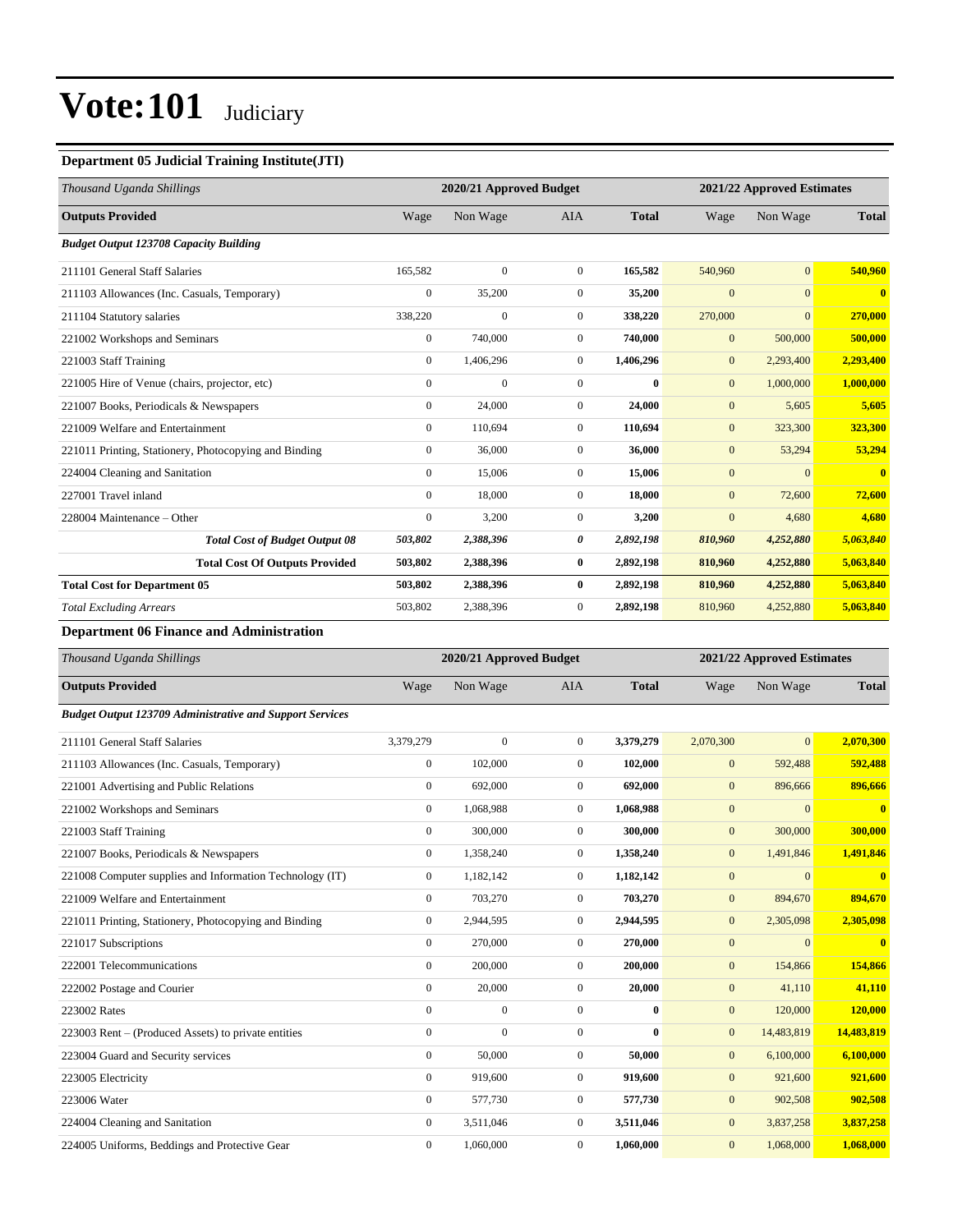| 225001 Consultancy Services- Short term                     | $\boldsymbol{0}$ | 380,000          | $\mathbf{0}$     | 380,000      | $\mathbf{0}$          | 700,000      | 700,000      |
|-------------------------------------------------------------|------------------|------------------|------------------|--------------|-----------------------|--------------|--------------|
| 227001 Travel inland                                        | $\boldsymbol{0}$ | 1,080,236        | $\mathbf{0}$     | 1,080,236    | $\mathbf{0}$          | 1,701,808    | 1,701,808    |
| 227002 Travel abroad                                        | $\boldsymbol{0}$ | 2,229,044        | $\mathbf{0}$     | 2,229,044    | $\mathbf{0}$          | 1,229,044    | 1,229,044    |
| 227004 Fuel, Lubricants and Oils                            | $\boldsymbol{0}$ | 2,379,044        | $\mathbf{0}$     | 2,379,044    | $\mathbf{0}$          | 4,966,782    | 4,966,782    |
| 228002 Maintenance - Vehicles                               | $\overline{0}$   | 3,000,000        | $\mathbf{0}$     | 3,000,000    | $\mathbf{0}$          | 4,351,920    | 4,351,920    |
| 228003 Maintenance – Machinery, Equipment & Furniture       | $\boldsymbol{0}$ | 400,000          | $\mathbf{0}$     | 400,000      | $\mathbf{0}$          | 120,800      | 120,800      |
| 228004 Maintenance – Other                                  | $\boldsymbol{0}$ | 402,609          | $\mathbf{0}$     | 402,609      | $\mathbf{0}$          | 143,400      | 143,400      |
| <b>Total Cost of Budget Output 09</b>                       | 3,379,279        | 24,830,545       | 0                | 28,209,825   | 2,070,300             | 47,323,682   | 49,393,982   |
| <b>Budget Output 123710 Policy, Planning and Statistics</b> |                  |                  |                  |              |                       |              |              |
| 211101 General Staff Salaries                               | 93,437           | $\boldsymbol{0}$ | $\mathbf{0}$     | 93,437       | 474,300               | $\mathbf{0}$ | 474,300      |
| 211103 Allowances (Inc. Casuals, Temporary)                 | $\boldsymbol{0}$ | 86,400           | $\mathbf{0}$     | 86,400       | $\mathbf{0}$          | 256,800      | 256,800      |
| 221002 Workshops and Seminars                               | $\boldsymbol{0}$ | 500,014          | $\mathbf{0}$     | 500,014      | $\mathbf{0}$          | $\mathbf{0}$ | $\mathbf{0}$ |
| 221003 Staff Training                                       | $\boldsymbol{0}$ | 200,000          | $\mathbf{0}$     | 200,000      | $\mathbf{0}$          | 200,000      | 200,000      |
| 221009 Welfare and Entertainment                            | $\boldsymbol{0}$ | 9,600            | $\boldsymbol{0}$ | 9,600        | $\mathbf{0}$          | 372,000      | 372,000      |
| 221011 Printing, Stationery, Photocopying and Binding       | $\boldsymbol{0}$ | 4,000            | $\mathbf{0}$     | 4,000        | $\mathbf{0}$          | 237,328      | 237,328      |
| 225001 Consultancy Services- Short term                     | $\mathbf{0}$     | 195,000          | $\mathbf{0}$     | 195,000      | $\mathbf{0}$          | $\mathbf{0}$ |              |
| 227001 Travel inland                                        | $\boldsymbol{0}$ | 492,736          | $\mathbf{0}$     | 492,736      | $\mathbf{0}$          | 842,292      | 842,292      |
| <b>Total Cost of Budget Output 10</b>                       | 93,437           | 1,487,750        | 0                | 1,581,186    | 474,300               | 1,908,420    | 2,382,720    |
| <b>Budget Output 123711 Financial Management improved</b>   |                  |                  |                  |              |                       |              |              |
| 211101 General Staff Salaries                               | 259,193          | $\boldsymbol{0}$ | $\mathbf{0}$     | 259,193      | 381,240               | $\mathbf{0}$ | 381,240      |
| 211103 Allowances (Inc. Casuals, Temporary)                 | $\boldsymbol{0}$ | 180,000          | $\mathbf{0}$     | 180,000      | $\mathbf{0}$          | 144,000      | 144,000      |
| 221003 Staff Training                                       | $\boldsymbol{0}$ | 250,000          | $\mathbf{0}$     | 250,000      | $\mathbf{0}$          | 280,000      | 280,000      |
| 221009 Welfare and Entertainment                            | $\boldsymbol{0}$ | 100,360          | $\mathbf{0}$     | 100,360      | $\mathbf{0}$          | 354,000      | 354,000      |
| 221011 Printing, Stationery, Photocopying and Binding       | $\mathbf{0}$     | $\mathbf{0}$     | $\mathbf{0}$     | $\bf{0}$     | $\mathbf{0}$          | 24,000       | 24,000       |
| 221016 IFMS Recurrent costs                                 | $\boldsymbol{0}$ | 400,000          | $\mathbf{0}$     | 400,000      | $\mathbf{0}$          | 400,000      | 400,000      |
| 221017 Subscriptions                                        | $\mathbf{0}$     | $\boldsymbol{0}$ | $\mathbf{0}$     | $\bf{0}$     | $\mathbf{0}$          | 10,000       | 10,000       |
| 227001 Travel inland                                        | $\boldsymbol{0}$ | 324,000          | $\mathbf{0}$     | 324,000      | $\mathbf{0}$          | 940,000      | 940,000      |
| <b>Total Cost of Budget Output 11</b>                       | 259,193          | 1,254,360        | 0                | 1,513,553    | 381,240               | 2,152,000    | 2,533,240    |
| <b>Total Cost Of Outputs Provided</b>                       | 3,731,909        | 27,572,655       | $\bf{0}$         | 31,304,564   | 2,925,840             | 51,384,102   | 54,309,942   |
| <b>Arrears</b>                                              | Wage             | Non Wage         | AIA              | <b>Total</b> | Wage                  | Non Wage     | <b>Total</b> |
| <b>Budget Output 123799 Arrears</b>                         |                  |                  |                  |              |                       |              |              |
| 321605 Domestic arrears (Budgeting)                         | $\boldsymbol{0}$ | 3,911,396        | $\mathbf{0}$     | 3,911,396    | $\mathbf{0}$          | 3,191,042    | 3,191,042    |
| 321608 General Public Service Pension arrears (Budgeting)   | $\boldsymbol{0}$ | $\boldsymbol{0}$ | $\boldsymbol{0}$ | $\pmb{0}$    | $\boldsymbol{0}$      | 64,775       | 64,775       |
| 321612 Water arrears(Budgeting)                             | $\boldsymbol{0}$ | 44,356           | $\mathbf{0}$     | 44,356       | $\boldsymbol{0}$      | 167,643      | 167,643      |
| 321614 Electricity arrears (Budgeting)                      | $\boldsymbol{0}$ | 63,705           | $\boldsymbol{0}$ | 63,705       | $\mathbf{0}$          | 133,081      | 133,081      |
| <b>Total Cost of Budget Output 99</b>                       | 0                | 4,019,456        | $\pmb{\theta}$   | 4,019,456    | $\boldsymbol{\theta}$ | 3,556,542    | 3,556,542    |
| <b>Total Cost Of Arrears</b>                                | $\pmb{0}$        | 4,019,456        | $\bf{0}$         | 4,019,456    | $\bf{0}$              | 3,556,542    | 3,556,542    |
| <b>Total Cost for Department 06</b>                         | 3,731,909        | 31,592,111       | $\bf{0}$         | 35,324,020   | 2,925,840             | 54,940,645   | 57,866,485   |
| <b>Total Excluding Arrears</b>                              | 3,731,909        | 27,572,655       | $\boldsymbol{0}$ | 31,304,564   | 2,925,840             | 51,384,102   | 54,309,942   |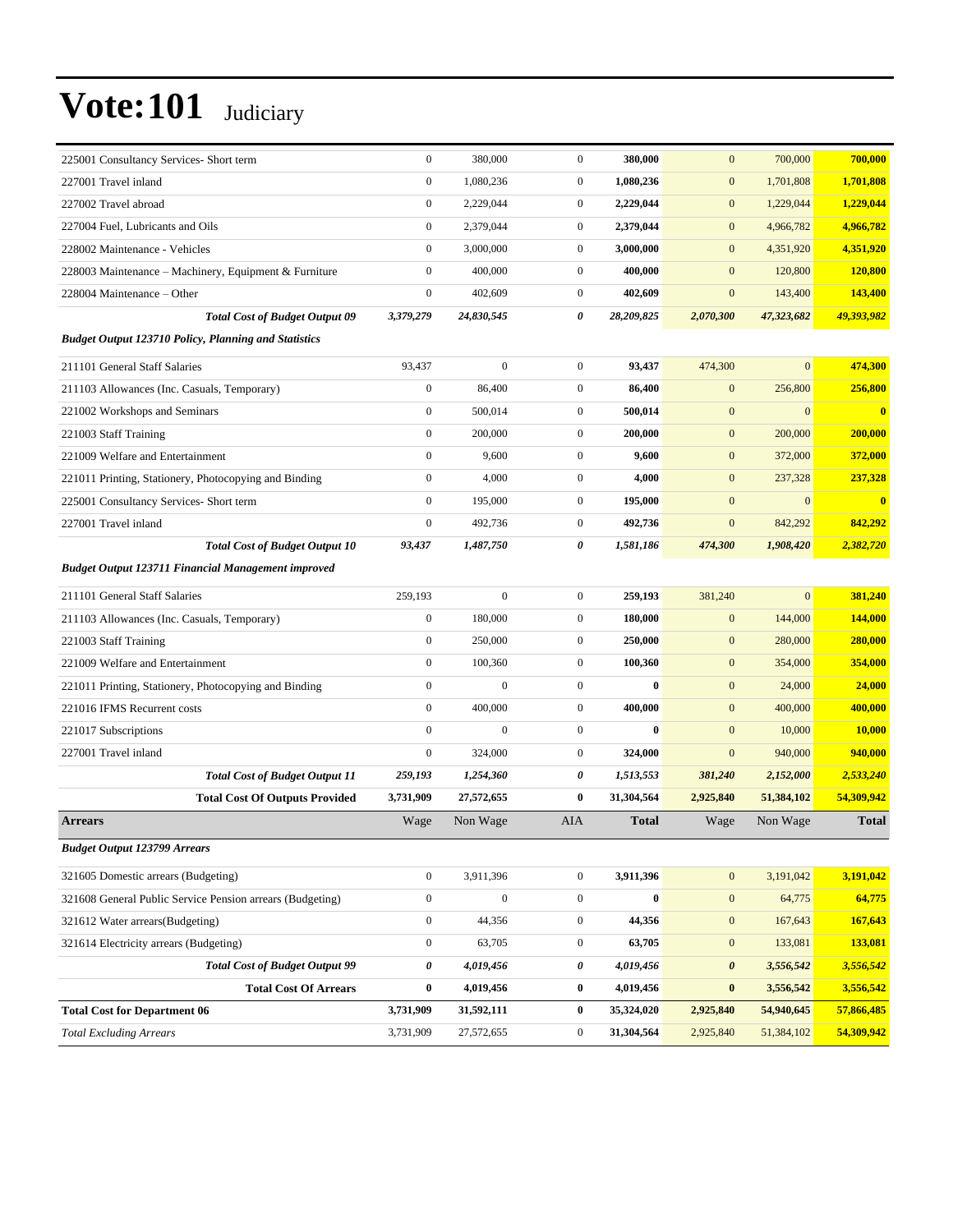### **Department 07 Engineering and Technical Services**

| Thousand Uganda Shillings                                       | 2020/21 Approved Budget |              |                |              |              | 2021/22 Approved Estimates |              |  |
|-----------------------------------------------------------------|-------------------------|--------------|----------------|--------------|--------------|----------------------------|--------------|--|
| <b>Outputs Provided</b>                                         | Wage                    | Non Wage     | <b>AIA</b>     | <b>Total</b> | Wage         | Non Wage                   | <b>Total</b> |  |
| <b>Budget Output 123709 Administrative and Support Services</b> |                         |              |                |              |              |                            |              |  |
| 211101 General Staff Salaries                                   | 51,000                  | $\mathbf{0}$ | $\mathbf{0}$   | 51,000       | 846,600      | $\overline{0}$             | 846,600      |  |
| 221002 Workshops and Seminars                                   | $\boldsymbol{0}$        | 6,000        | $\mathbf{0}$   | 6,000        | $\mathbf{0}$ | $\overline{0}$             | $\mathbf{0}$ |  |
| 221009 Welfare and Entertainment                                | $\mathbf{0}$            | 46.800       | $\mathbf{0}$   | 46.800       | $\mathbf{0}$ | 294,936                    | 294,936      |  |
| 223002 Rates                                                    | $\mathbf{0}$            | 120,000      | $\mathbf{0}$   | 120,000      | $\mathbf{0}$ | $\overline{0}$             | $\mathbf{0}$ |  |
| 223003 Rent – (Produced Assets) to private entities             | $\mathbf{0}$            | 11,150,472   | $\mathbf{0}$   | 11,150,472   | $\mathbf{0}$ | $\overline{0}$             | $\mathbf{0}$ |  |
| 227001 Travel inland                                            | $\mathbf{0}$            | 156,000      | $\overline{0}$ | 156,000      | $\mathbf{0}$ | 186,000                    | 186,000      |  |
| 228001 Maintenance - Civil                                      | $\mathbf{0}$            | 2,853,068    | $\mathbf{0}$   | 2,853,068    | $\mathbf{0}$ | 6,040,000                  | 6,040,000    |  |
| 228003 Maintenance – Machinery, Equipment & Furniture           | $\mathbf{0}$            | 240,000      | $\overline{0}$ | 240,000      | $\mathbf{0}$ | 400,000                    | 400,000      |  |
| <b>Total Cost of Budget Output 09</b>                           | 51,000                  | 14,572,340   | 0              | 14,623,340   | 846,600      | 6,920,936                  | 7,767,536    |  |
| <b>Total Cost Of Outputs Provided</b>                           | 51,000                  | 14,572,340   | 0              | 14,623,340   | 846,600      | 6,920,936                  | 7,767,536    |  |
| <b>Total Cost for Department 07</b>                             | 51,000                  | 14,572,340   | $\bf{0}$       | 14,623,340   | 846,600      | 6,920,936                  | 7,767,536    |  |
| <b>Total Excluding Arrears</b>                                  | 51,000                  | 14,572,340   | $\mathbf{0}$   | 14,623,340   | 846,600      | 6,920,936                  | 7,767,536    |  |
| <b>Department 08 Information and Communication Technology</b>   |                         |              |                |              |              |                            |              |  |

| Thousand Uganda Shillings                                | 2020/21 Approved Budget |                  |                |              |                | 2021/22 Approved Estimates |                         |  |
|----------------------------------------------------------|-------------------------|------------------|----------------|--------------|----------------|----------------------------|-------------------------|--|
| <b>Outputs Provided</b>                                  | Wage                    | Non Wage         | <b>AIA</b>     | <b>Total</b> | Wage           | Non Wage                   | <b>Total</b>            |  |
| <b>Budget Output 123713 ICT Services</b>                 |                         |                  |                |              |                |                            |                         |  |
| 211101 General Staff Salaries                            | 1,240,447               | $\boldsymbol{0}$ | $\mathbf{0}$   | 1,240,447    | 686,220        | $\mathbf{0}$               | 686,220                 |  |
| 211103 Allowances (Inc. Casuals, Temporary)              | $\overline{0}$          | 190,080          | $\mathbf{0}$   | 190.080      | $\overline{0}$ | $\overline{0}$             | $\overline{\mathbf{0}}$ |  |
| 221001 Advertising and Public Relations                  | $\mathbf{0}$            | 240,000          | $\mathbf{0}$   | 240,000      | $\mathbf{0}$   | $\overline{0}$             | $\overline{\mathbf{0}}$ |  |
| 221002 Workshops and Seminars                            | $\boldsymbol{0}$        | 960,000          | $\mathbf{0}$   | 960,000      | $\mathbf{0}$   | $\overline{0}$             | $\bf{0}$                |  |
| 221003 Staff Training                                    | $\overline{0}$          | $\boldsymbol{0}$ | $\mathbf{0}$   | $\mathbf{0}$ | $\mathbf{0}$   | 2,200,000                  | 2,200,000               |  |
| 221008 Computer supplies and Information Technology (IT) | $\overline{0}$          | 3,999,303        | $\mathbf{0}$   | 3,999,303    | $\mathbf{0}$   | 14,304,600                 | 14,304,600              |  |
| 221009 Welfare and Entertainment                         | $\overline{0}$          | 36,000           | $\mathbf{0}$   | 36,000       | $\mathbf{0}$   | 126,000                    | 126,000                 |  |
| 221017 Subscriptions                                     | $\overline{0}$          | 966,105          | $\mathbf{0}$   | 966,105      | $\mathbf{0}$   | 2,030,065                  | 2,030,065               |  |
| 225001 Consultancy Services- Short term                  | $\mathbf{0}$            | $\mathbf{0}$     | $\mathbf{0}$   | $\bf{0}$     | $\overline{0}$ | 130,000                    | 130,000                 |  |
| 225002 Consultancy Services-Long-term                    | $\overline{0}$          | 2,783,256        | $\mathbf{0}$   | 2,783,256    | $\mathbf{0}$   | 1,100,000                  | 1,100,000               |  |
| 227001 Travel inland                                     | $\overline{0}$          | 456,000          | $\mathbf{0}$   | 456,000      | $\mathbf{0}$   | 1,262,400                  | 1,262,400               |  |
| 228004 Maintenance - Other                               | $\mathbf{0}$            | 51,336           | $\overline{0}$ | 51,336       | $\overline{0}$ | $\overline{0}$             | $\overline{\mathbf{0}}$ |  |
| <b>Total Cost of Budget Output 13</b>                    | 1,240,447               | 9,682,080        | 0              | 10,922,527   | 686,220        | 21,153,065                 | 21,839,285              |  |
| <b>Total Cost Of Outputs Provided</b>                    | 1,240,447               | 9,682,080        | $\bf{0}$       | 10,922,527   | 686,220        | 21,153,065                 | 21,839,285              |  |
| <b>Total Cost for Department 08</b>                      | 1,240,447               | 9,682,080        | $\bf{0}$       | 10,922,527   | 686,220        | 21,153,065                 | 21,839,285              |  |
| <b>Total Excluding Arrears</b>                           | 1,240,447               | 9,682,080        | $\mathbf{0}$   | 10,922,527   | 686,220        | 21,153,065                 | 21,839,285              |  |
| <b>Development Budget Estimates</b>                      |                         |                  |                |              |                |                            |                         |  |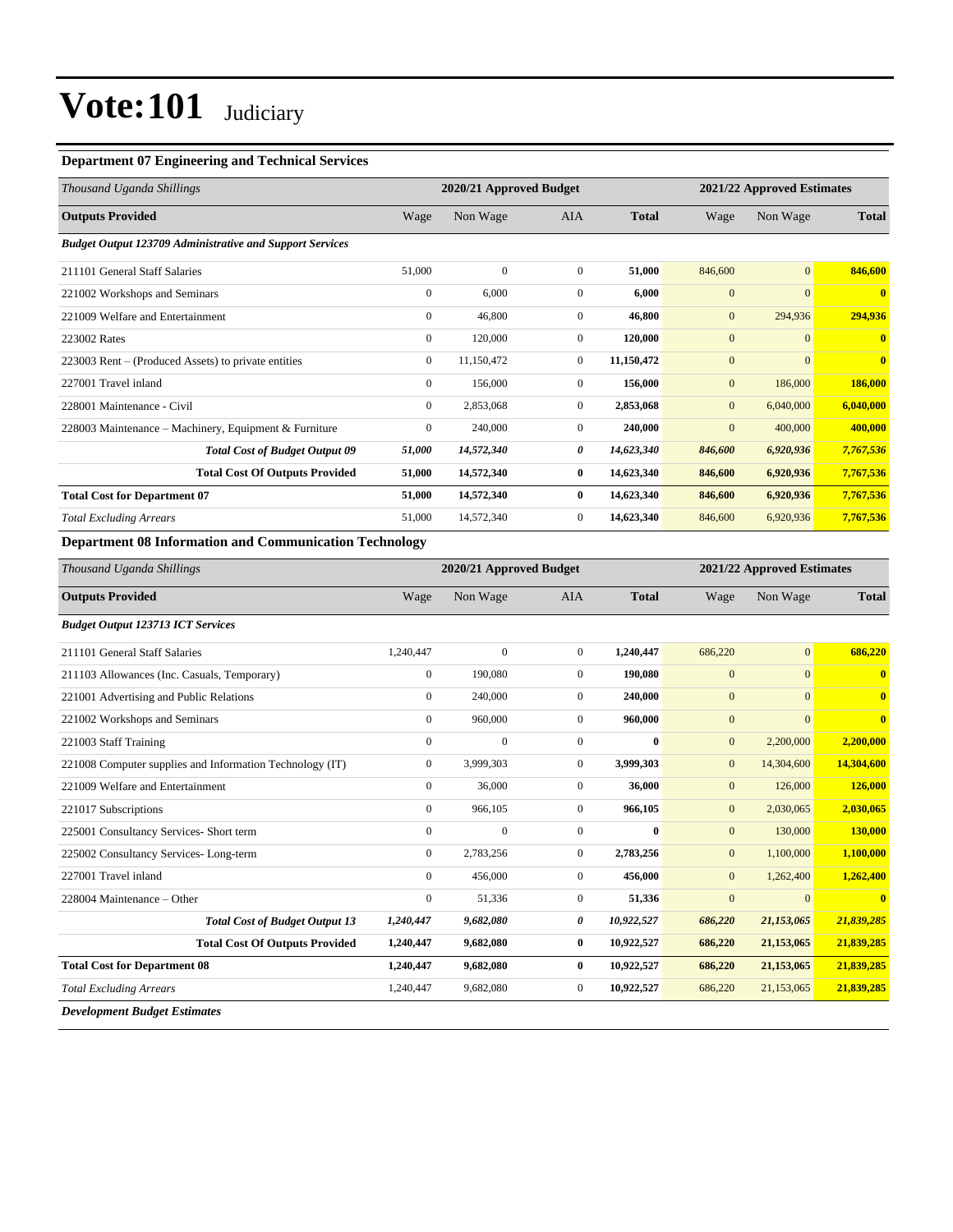| Project 1556 Construction of the Supreme Court and Court of Appeal Building           |                                                       |                         |                  |              |              |                         |              |
|---------------------------------------------------------------------------------------|-------------------------------------------------------|-------------------------|------------------|--------------|--------------|-------------------------|--------------|
| Thousand Uganda Shillings                                                             |                                                       | 2020/21 Approved Budget |                  |              |              | 2021/22 Draft Estimates |              |
| <b>Capital Purchases</b>                                                              |                                                       | GoU Dev't External Fin  | <b>AIA</b>       | <b>Total</b> |              | GoU Dev't External Fin  | <b>Total</b> |
| <b>Budget Output 123780 Court Buildings and Administrative structures</b>             |                                                       |                         |                  |              |              |                         |              |
| 312101 Non-Residential Buildings                                                      | 20,000,000                                            | $\boldsymbol{0}$        | $\boldsymbol{0}$ | 20,000,000   | 29,410,297   | $\mathbf{0}$            | 29,410,297   |
| <b>Total Cost Of Budget Output 123780</b>                                             | 20,000,000                                            | 0                       | 0                | 20,000,000   | 29,410,297   | $\boldsymbol{\theta}$   | 29,410,297   |
| <b>Total Cost for Capital Purchases</b>                                               | 20,000,000                                            | $\boldsymbol{0}$        | $\boldsymbol{0}$ | 20,000,000   | 29,410,297   | $\mathbf{0}$            | 29,410,297   |
| <b>Total Cost for Project: 1556</b>                                                   | 20,000,000                                            | $\boldsymbol{0}$        | $\boldsymbol{0}$ | 20,000,000   | 29,410,297   | $\mathbf{0}$            | 29,410,297   |
| <b>Total Excluding Arrears</b>                                                        | 20,000,000                                            | $\boldsymbol{0}$        | $\boldsymbol{0}$ | 20,000,000   | 29,410,297   | $\mathbf{0}$            | 29,410,297   |
| <b>Project 1644 Retooling of the Judiciary</b>                                        |                                                       |                         |                  |              |              |                         |              |
| Thousand Uganda Shillings                                                             |                                                       | 2020/21 Approved Budget |                  |              |              | 2021/22 Draft Estimates |              |
| <b>Capital Purchases</b>                                                              |                                                       | GoU Dev't External Fin  | <b>AIA</b>       | <b>Total</b> |              | GoU Dev't External Fin  | <b>Total</b> |
| <b>Budget Output 123771 Acquisition of Land by Government</b>                         |                                                       |                         |                  |              |              |                         |              |
| 311101 Land                                                                           | $\mathbf{0}$                                          | $\boldsymbol{0}$        | $\mathbf{0}$     | $\bf{0}$     | 280,000      | $\mathbf{0}$            | 280,000      |
| <b>Total Cost Of Budget Output 123771</b>                                             | 0                                                     | 0                       | 0                | 0            | 280,000      | $\boldsymbol{\theta}$   | 280,000      |
| <b>Budget Output 123775 Purchase of Motor Vehicles and Other Transport Equipment</b>  |                                                       |                         |                  |              |              |                         |              |
| 312201 Transport Equipment                                                            | $\boldsymbol{0}$                                      | $\boldsymbol{0}$        | $\mathbf{0}$     | $\bf{0}$     | 23,000,000   | $\mathbf{0}$            | 23,000,000   |
| <b>Total Cost Of Budget Output 123775</b>                                             | 0                                                     | 0                       | 0                | 0            | 23,000,000   | $\boldsymbol{\theta}$   | 23,000,000   |
| Budget Output 123776 Purchase of Office and ICT Equipment, including Software         |                                                       |                         |                  |              |              |                         |              |
| 312211 Office Equipment                                                               | $\boldsymbol{0}$                                      | $\boldsymbol{0}$        | $\boldsymbol{0}$ | $\bf{0}$     | 200,403      | $\boldsymbol{0}$        | 200,403      |
| 312213 ICT Equipment                                                                  | 135,000                                               | $\boldsymbol{0}$        | $\boldsymbol{0}$ | 135,000      | 586,800      | $\mathbf{0}$            | 586,800      |
| <b>Total Cost Of Budget Output 123776</b>                                             | 135,000                                               | 0                       | 0                | 135,000      | 787,203      | $\boldsymbol{\theta}$   | 787,203      |
| <b>Budget Output 123777 Purchase of Specialised Machinery ad Equipment</b>            |                                                       |                         |                  |              |              |                         |              |
| 312202 Machinery and Equipment                                                        | 150,000                                               | $\boldsymbol{0}$        | $\mathbf{0}$     | 150,000      | 2,874,000    | $\mathbf{0}$            | 2,874,000    |
| 312211 Office Equipment                                                               | 30,000                                                | $\boldsymbol{0}$        | $\boldsymbol{0}$ | 30,000       | $\mathbf{0}$ | $\overline{0}$          | $\bf{0}$     |
| <b>Total Cost Of Budget Output 123777</b>                                             | 180,000                                               | 0                       | 0                | 180,000      | 2,874,000    | $\boldsymbol{\theta}$   | 2,874,000    |
| <b>Budget Output 123778 Purchase of Office and Residential Furniture and Fittings</b> |                                                       |                         |                  |              |              |                         |              |
| 312203 Furniture & Fixtures                                                           | 694,500                                               | $\boldsymbol{0}$        | $\boldsymbol{0}$ | 694,500      | 1,658,000    | $\mathbf{0}$            | 1,658,000    |
| Total Cost Of Budget Output 123778                                                    | 694,500                                               | 0                       | 0                | 694,500      | 1,658,000    | 0                       | 1,658,000    |
| <b>Total Cost for Capital Purchases</b>                                               | 1,009,500                                             | $\boldsymbol{0}$        | $\mathbf{0}$     | 1,009,500    | 28,599,203   | $\mathbf{0}$            | 28,599,203   |
| <b>Total Cost for Project: 1644</b>                                                   | 1,009,500                                             | $\boldsymbol{0}$        | $\boldsymbol{0}$ | 1,009,500    | 28,599,203   | $\overline{0}$          | 28,599,203   |
| <b>Total Excluding Arrears</b>                                                        | 1,009,500                                             | $\boldsymbol{0}$        | $\boldsymbol{0}$ | 1,009,500    | 28,599,203   | $\mathbf{0}$            | 28,599,203   |
|                                                                                       | GoU                                                   | <b>External Fin</b>     | <b>AIA</b>       | <b>Total</b> | GoU          | <b>External Fin</b>     | <b>Total</b> |
| <b>Total Cost for Sub-SubProgramme 37</b>                                             | 137,827,157                                           | $\boldsymbol{0}$        | $\bf{0}$         | 137,827,157  | 243,935,832  | $\bf{0}$                | 243,935,832  |
| <b>Total Excluding Arrears</b>                                                        | 137,827,157                                           | $\boldsymbol{0}$        | $\boldsymbol{0}$ | 137,827,157  | 240,379,289  | $\mathbf{0}$            | 240,379,289  |
| <b>Sub-SubProgrammme 51 Judicial services</b>                                         |                                                       |                         |                  |              |              |                         |              |
| <b>Recurrent Budget Estimates</b>                                                     |                                                       |                         |                  |              |              |                         |              |
| <b>Department 01 Judiciary</b>                                                        |                                                       |                         |                  |              |              |                         |              |
| Thousand Uganda Shillings                                                             | 2020/21 Approved Budget<br>2021/22 Approved Estimates |                         |                  |              |              |                         |              |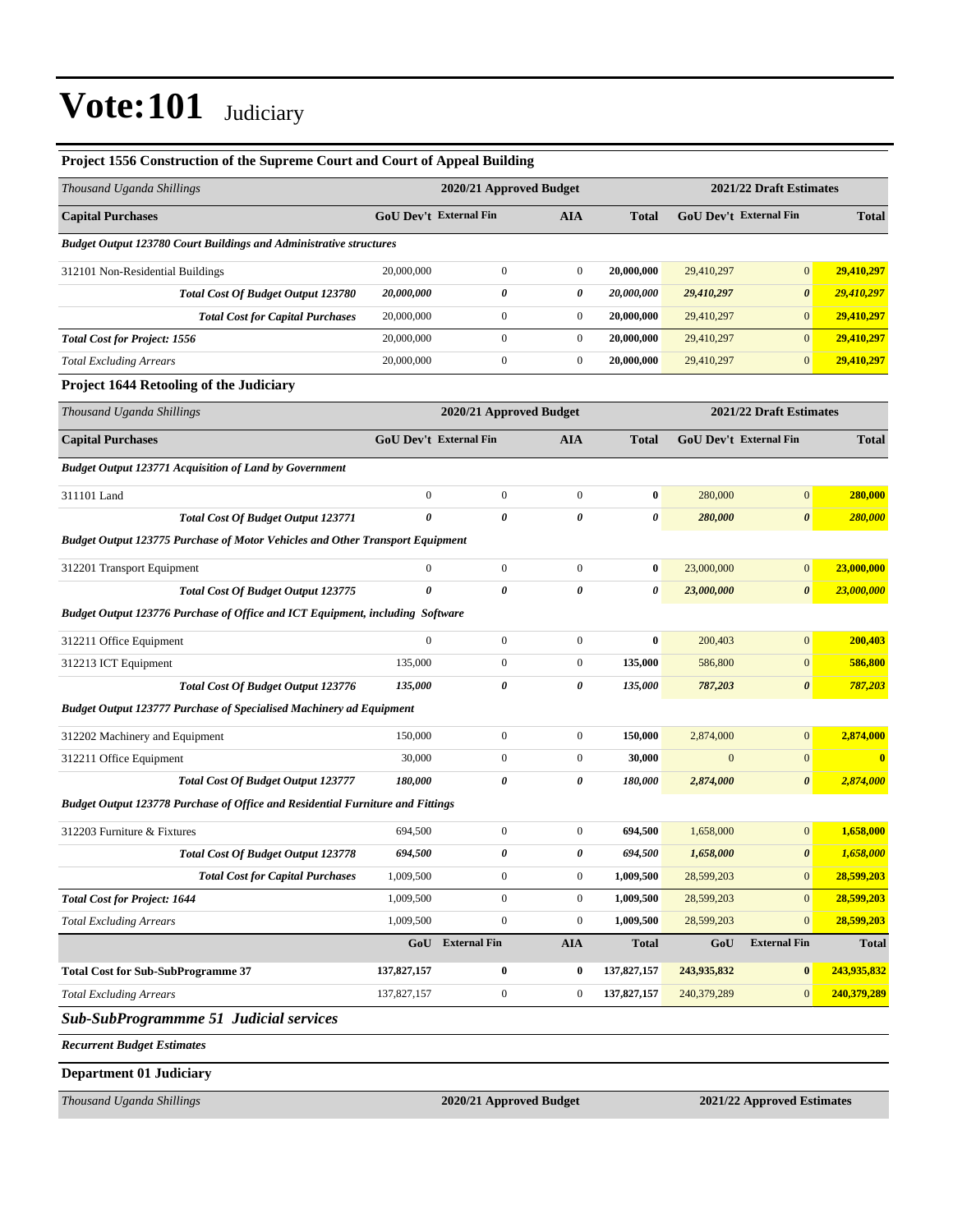| <b>Outputs Provided</b>                                                                    | Wage             | Non Wage         | AIA              | <b>Total</b> | Wage             | Non Wage         | <b>Total</b>            |
|--------------------------------------------------------------------------------------------|------------------|------------------|------------------|--------------|------------------|------------------|-------------------------|
| Budget Output 125101 Disposal of Appeals in the Supreme Court                              |                  |                  |                  |              |                  |                  |                         |
| 211101 General Staff Salaries                                                              | 216,000          | $\mathbf{0}$     | $\overline{0}$   | 216,000      | 1,337,580        | $\mathbf{0}$     | 1,337,580               |
| 211103 Allowances (Inc. Casuals, Temporary)                                                | $\boldsymbol{0}$ | 450,660          | $\overline{0}$   | 450,660      | $\mathbf{0}$     | 2,154,540        | 2,154,540               |
| 211104 Statutory salaries                                                                  | 3,608,220        | $\boldsymbol{0}$ | $\boldsymbol{0}$ | 3,608,220    | 3,102,000        | $\mathbf{0}$     | 3,102,000               |
| 221002 Workshops and Seminars                                                              | $\boldsymbol{0}$ | 12,000           | $\overline{0}$   | 12,000       | $\boldsymbol{0}$ | $\mathbf{0}$     | $\overline{\mathbf{0}}$ |
| 221006 Commissions and related charges                                                     | $\mathbf{0}$     | 84,000           | $\mathbf{0}$     | 84,000       | $\mathbf{0}$     | 168,000          | 168,000                 |
| 221007 Books, Periodicals & Newspapers                                                     | $\boldsymbol{0}$ | 45,000           | $\mathbf{0}$     | 45,000       | $\mathbf{0}$     | 13,680           | 13,680                  |
| 221008 Computer supplies and Information Technology (IT)                                   | $\boldsymbol{0}$ | 48,000           | $\mathbf{0}$     | 48,000       | $\mathbf{0}$     | 128,000          | <b>128,000</b>          |
| 221009 Welfare and Entertainment                                                           | $\boldsymbol{0}$ | 110,360          | $\boldsymbol{0}$ | 110,360      | $\mathbf{0}$     | 338,292          | 338,292                 |
| 221011 Printing, Stationery, Photocopying and Binding                                      | $\boldsymbol{0}$ | 56,000           | $\overline{0}$   | 56,000       | $\mathbf{0}$     | 112,800          | 112,800                 |
| 221012 Small Office Equipment                                                              | $\mathbf{0}$     | 5,000            | $\overline{0}$   | 5,000        | $\mathbf{0}$     | $\mathbf{0}$     | $\mathbf{0}$            |
| 227001 Travel inland                                                                       | $\mathbf{0}$     | 34,400           | $\mathbf{0}$     | 34,400       | $\mathbf{0}$     | 55,200           | 55,200                  |
| 228004 Maintenance – Other                                                                 | $\boldsymbol{0}$ | 25,000           | $\mathbf{0}$     | 25,000       | $\boldsymbol{0}$ | 17,880           | <b>17,880</b>           |
| <b>Total Cost of Budget Output 01</b>                                                      | 3,824,220        | 870,420          | 0                | 4,694,640    | 4,439,580        | 2,988,392        | 7,427,972               |
| Budget Output 125102 Disposal of Appeals and Constitutional Matters in the Court of Appeal |                  |                  |                  |              |                  |                  |                         |
| 211101 General Staff Salaries                                                              | 216,000          | $\overline{0}$   | $\mathbf{0}$     | 216,000      | 1,694,580        | $\overline{0}$   | 1,694,580               |
| 211103 Allowances (Inc. Casuals, Temporary)                                                | $\boldsymbol{0}$ | 552,420          | $\mathbf{0}$     | 552,420      | $\mathbf{0}$     | 2,297,300        | 2,297,300               |
| 211104 Statutory salaries                                                                  | 4,537,260        | 0                | $\mathbf{0}$     | 4,537,260    | 4,140,000        | $\boldsymbol{0}$ | 4,140,000               |
| 221006 Commissions and related charges                                                     | $\boldsymbol{0}$ | 242,250          | $\overline{0}$   | 242,250      | $\mathbf{0}$     | 340,000          | 340,000                 |
| 221007 Books, Periodicals & Newspapers                                                     | $\boldsymbol{0}$ | $\mathbf{0}$     | $\mathbf{0}$     | $\bf{0}$     | $\mathbf{0}$     | 13,306           | 13,306                  |
| 221009 Welfare and Entertainment                                                           | $\mathbf{0}$     | 9,600            | $\overline{0}$   | 9,600        | $\mathbf{0}$     | 324,960          | 324,960                 |
| 221011 Printing, Stationery, Photocopying and Binding                                      | $\boldsymbol{0}$ | $\mathbf{0}$     | $\overline{0}$   | $\bf{0}$     | $\mathbf{0}$     | 31,200           | 31,200                  |
| 227001 Travel inland                                                                       | $\boldsymbol{0}$ | 28,420           | $\mathbf{0}$     | 28,420       | $\mathbf{0}$     | 127,600          | 127,600                 |
| 227004 Fuel, Lubricants and Oils                                                           | $\boldsymbol{0}$ | 12,240           | $\overline{0}$   | 12,240       | $\mathbf{0}$     | $\mathbf{0}$     | $\bf{0}$                |
| 228004 Maintenance – Other                                                                 | $\mathbf{0}$     | $\mathbf{0}$     | $\mathbf{0}$     | $\bf{0}$     | $\boldsymbol{0}$ | 13,080           | 13,080                  |
| <b>Total Cost of Budget Output 02</b>                                                      | 4,753,260        | 844,930          | 0                | 5,598,190    | 5,834,580        | 3,147,446        | 8,982,026               |
| Budget Output 125103 Disposal of Appeals and Suits in the High Court                       |                  |                  |                  |              |                  |                  |                         |
| 211101 General Staff Salaries                                                              | 3,710,400        | $\mathbf{0}$     | $\mathbf{0}$     | 3,710,400    | 12,243,900       | $\mathbf{0}$     | 12,243,900              |
| 211103 Allowances (Inc. Casuals, Temporary)                                                | $\boldsymbol{0}$ | 1.809.322        | $\mathbf{0}$     | 1,809,322    | $\mathbf{0}$     | 10,652,660       | 10,652,660              |
| 211104 Statutory salaries                                                                  | 19,616,760       | $\boldsymbol{0}$ | $\boldsymbol{0}$ | 19,616,760   | 19,170,000       | $\boldsymbol{0}$ | 19,170,000              |
| 221002 Workshops and Seminars                                                              | $\boldsymbol{0}$ | 863,060          | $\boldsymbol{0}$ | 863,060      | $\mathbf{0}$     | $\mathbf{0}$     | $\bf{0}$                |
| 221003 Staff Training                                                                      | $\boldsymbol{0}$ | $\boldsymbol{0}$ | $\boldsymbol{0}$ | $\bf{0}$     | $\boldsymbol{0}$ | 200,000          | 200,000                 |
| 221006 Commissions and related charges                                                     | $\boldsymbol{0}$ | 1,039,200        | $\boldsymbol{0}$ | 1,039,200    | $\boldsymbol{0}$ | 1,570,400        | 1,570,400               |
| 221007 Books, Periodicals & Newspapers                                                     | $\boldsymbol{0}$ | 16,800           | $\boldsymbol{0}$ | 16,800       | $\boldsymbol{0}$ | 31,800           | 31,800                  |
| 221009 Welfare and Entertainment                                                           | $\boldsymbol{0}$ | 880,030          | $\boldsymbol{0}$ | 880,030      | $\boldsymbol{0}$ | 3,710,078        | 3,710,078               |
| 221011 Printing, Stationery, Photocopying and Binding                                      | $\boldsymbol{0}$ | 563,159          | $\boldsymbol{0}$ | 563,159      | $\mathbf{0}$     | 773,280          | 773,280                 |
| 224004 Cleaning and Sanitation                                                             | $\boldsymbol{0}$ | 5,680            | $\boldsymbol{0}$ | 5,680        | $\boldsymbol{0}$ | $\boldsymbol{0}$ | $\bf{0}$                |
| 227001 Travel inland                                                                       | $\boldsymbol{0}$ | 938,318          | $\boldsymbol{0}$ | 938,318      | $\boldsymbol{0}$ | 5,557,950        | 5,557,950               |
| 227004 Fuel, Lubricants and Oils                                                           | $\boldsymbol{0}$ | 24,000           | $\boldsymbol{0}$ | 24,000       | $\mathbf{0}$     | $\boldsymbol{0}$ | $\bf{0}$                |
| 228004 Maintenance – Other                                                                 | $\boldsymbol{0}$ | 56,564           | $\boldsymbol{0}$ | 56,564       | $\boldsymbol{0}$ | 84,780           | 84,780                  |
| <b>Total Cost of Budget Output 03</b>                                                      | 23,327,160       | 6,196,133        | 0                | 29,523,293   | 31,413,900       | 22,580,948       | 53,994,848              |
| Budget Output 125104 Disposal of Suits and Appeals in the Magistrate Courts                |                  |                  |                  |              |                  |                  |                         |
| 211101 General Staff Salaries                                                              | 11,681,478       | $\boldsymbol{0}$ | $\boldsymbol{0}$ | 11,681,478   | 40,821,600       | $\mathbf{0}$     | 40,821,600              |